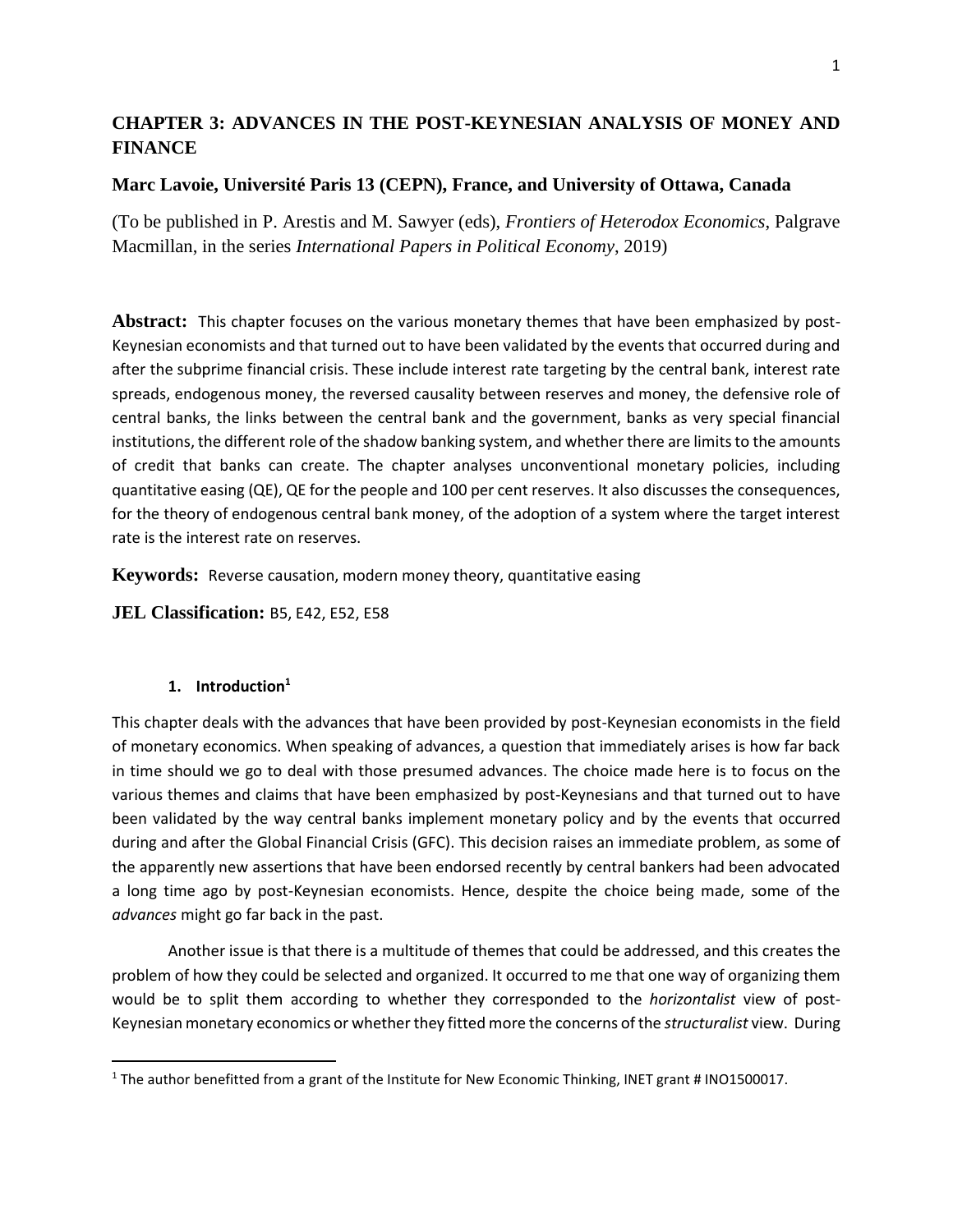the 1990s, an unending debate occurred between the advocates of these two views. As argued by Rochon (1999, p. 271), retrospectively there were a number of similarities between the views advocated by the structuralists and those of New Keynesians, for both of whom there could be a shortage of high-powered money provided by central banks. I have argued that besides this, most elements of this debate have been gradually settled, in particular thanks to the distinction between the short-term interest rate under the control of the central bank and the other interest rates (Lavoie 2014, pp. 230-232). As a consequence, section 2 deals with horizontalist advances, section 3 with unconventional monetary policies, section 4 with three views of banking, and section 5 with structuralist advances. Section 6 will summarize and briefly conclude.

Since another presentation is entirely devoted to features, limits and developments of the stockflow consistent (SFC) approach, I will not deal with it in this chapter, except incidentally, despite my own contribution to it. Needless to say, I consider that the SFC approach is an important advance of post-Keynesian macroeconomics and monetary theory, if only by clarifying the role of liquidity preference. Similarly, there will be no discussion of the post-Keynesian critique of the New Neoclassical Synthesis, also, and better called, the New Consensus Macroeconomics, as this is also dealt with in another chapter.

## **2. Horizontalist advances**

# *2.1 Endogenous money and interest rate targeting*

For a long time, post-Keynesian authors have been arguing that the supply of money is endogenous, and that the best that the central bank can do is to target the short-term rate of interest. The claim goes back to some of the earlier post-Keynesians, such as Nicholas Kaldor, Joan Robinson, Richard Kahn, Anthony Cramp and Jacques Le Bourva, and it was developed into a book by Basil Moore. The latter author coined the expression *Horizontalists versus Verticalists*, criticizing the notion that the supply of money was an exogenous variable, which could be described as a vertical line in the money/interest rate plane. Instead, both Kaldor (1982) and Moore (1988), as well as Le Bourva (1992) in an article published in 1959, argued that the supply of money could best be conceived as a horizontal line, at the target rate of interest of the central bank. Over the years, the notion of what an *endogenous supply of money* really meant and the reasons for which central banks could do no better than to attempt to control short-term rates of interest, rather than the stock of money or high-powered money, have been made more precise. More will be said about these reasons in subsections as per below.

In the meantime, it is worth pointing out that some central bankers – see Jakab and Kumhof (2015, p. 130) for a relevant list – have gone out of their way to explicate to their readers that the central bank can control neither the stock of broad money nor the stock of high-powered money; except for the latter under some circumstances that will be elicited in a later section. For instance, Ulrich Bindseil (2004), from the European Central Bank (ECB), and formerly from the Bundesbank, has written that "today's views and practice on monetary policy implementation and in particular on the choice of the operational target, have returned to what economists considered adequate 100 years ago, namely to target short-term interest rates; and much twentieth-century thinking, which regarded quantities as suitable operational targets, is today nearly unanimously rejected by the central bank community" (p. 10). Thus, post-Keynesians, who had clearly rejected the quantity approach ever since Kaldor (1970), and perhaps even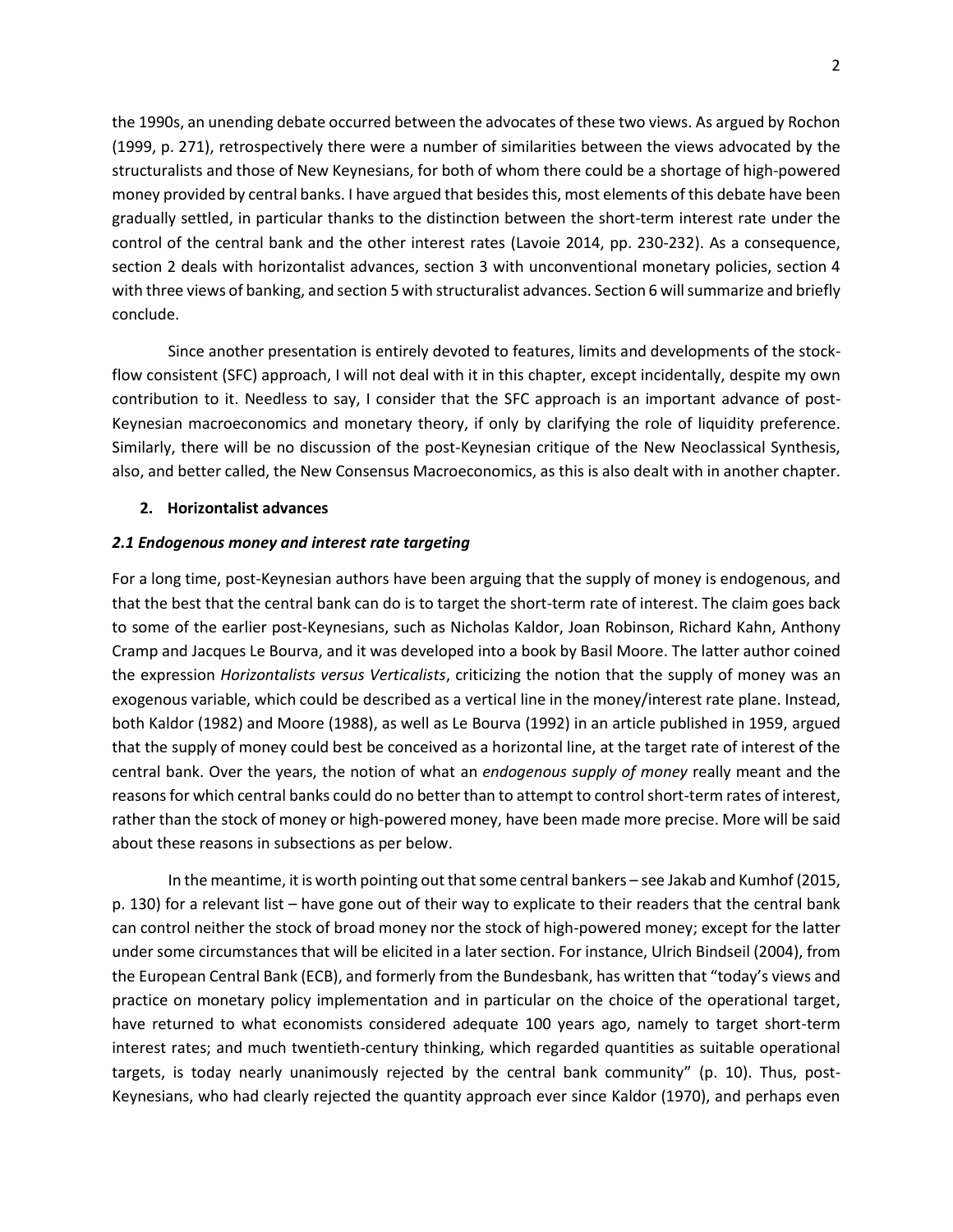earlier, were much ahead of their time, and this was reflected by Moore's 1988 book.

Bindseil and König (2013), for instance, have recognized that "the last 25 years have vindicated the substance of his thinking [Moore's] in a surprising way that could hardly have been anticipated in 1988. Central bankers have by now largely buried 'verticalism', at least when it comes to monetary policy implementation" (p. 385). The post-Keynesian view has always been that, even when central bankers were officially announcing growth rate targets of money supply growth rates or of borrowed reserves, they were in fact dealing with estimates of money demand functions, assessing the interest rate that would be in line with the growth in the demand for money. This confusion was perhaps useful to central bankers, especially in the 1980s, as they could claim that the monetary authorities were not responsible for the high rates of interest. However, Moore (1988) and other post-Keynesians – mostly the horizontalist branch of post-Keynesian monetary theory – saw through this veil, and argued instead that the controlled variable was the rate of interest and not the money supply. As Bindseil and König (2013) conclude, regarding Moore's 1988 book, "the developments since then have corroborated his theory and his views in a remarkable way" (p. 389).

What have been these developments? In the 1990s, several central banks started doing inflation targeting. However, several of these central banks, as well as others, then announced their target interest rate, for instance the Treasury bill rate or the overnight rate (such as the Fed funds rate in the USA). In some cases, the target interest rate had always existed, but it was kept secret, as it was believed that it was best for financial markets to be uncertain about the exact policy being pursued by the central bank. However, with the move towards more transparency, central bankers thought that it would be more efficient to have an explicit rather than an implicit interest rate target. The implementation of this target was then reinforced by the adoption, in many central banks, of the so-called corridor or tunnel system, with the target rate being set in the middle of this corridor, delimited by a ceiling and a floor. The ceiling is the rate of interest on credit facilities (which had always existed, as the Bank rate or the discount rate), while the floor is the rate of interest on deposit facilities, that is, the rate of interest paid on reserves held by commercial banks at the central bank. The latter was a new instrument, which was thought to facilitate the implementation of the target interest rate. This interest rate**,** although previously adopted by a number of central banks, was finally implemented by the Fed in the US, in 2008, as a consequence of the GFC.

The main consequence is that the interest rate is disconnected from the amount of reserves in the system, a feature that BIS economists Borio and Dysiatat (2010) call the *decoupling principle*. With the same amount of reserves, the actual overnight rate will tend to oscillate around the target interest rate, whether it is high or low, because an overnight rate**,** which is in middle of the corridor**,** will generate an equal opportunity cost, whether the bank is borrowing or lending its reserves. This reinforces the notion that central banks accommodate the demand for reserves, at the interest rate of their choice, as was always argued by post-Keynesians. Several statements made by several bankers confirmed it: "For a central bank which manages interest rates, the volume of reserves is not an independent variable but is the result of banks' demand at a given interest rate" (Bundesbank 2017, p. 24). To substantiate this statement, it is perhaps worth reproducing in full the following statement arising from some members of the Bank of England: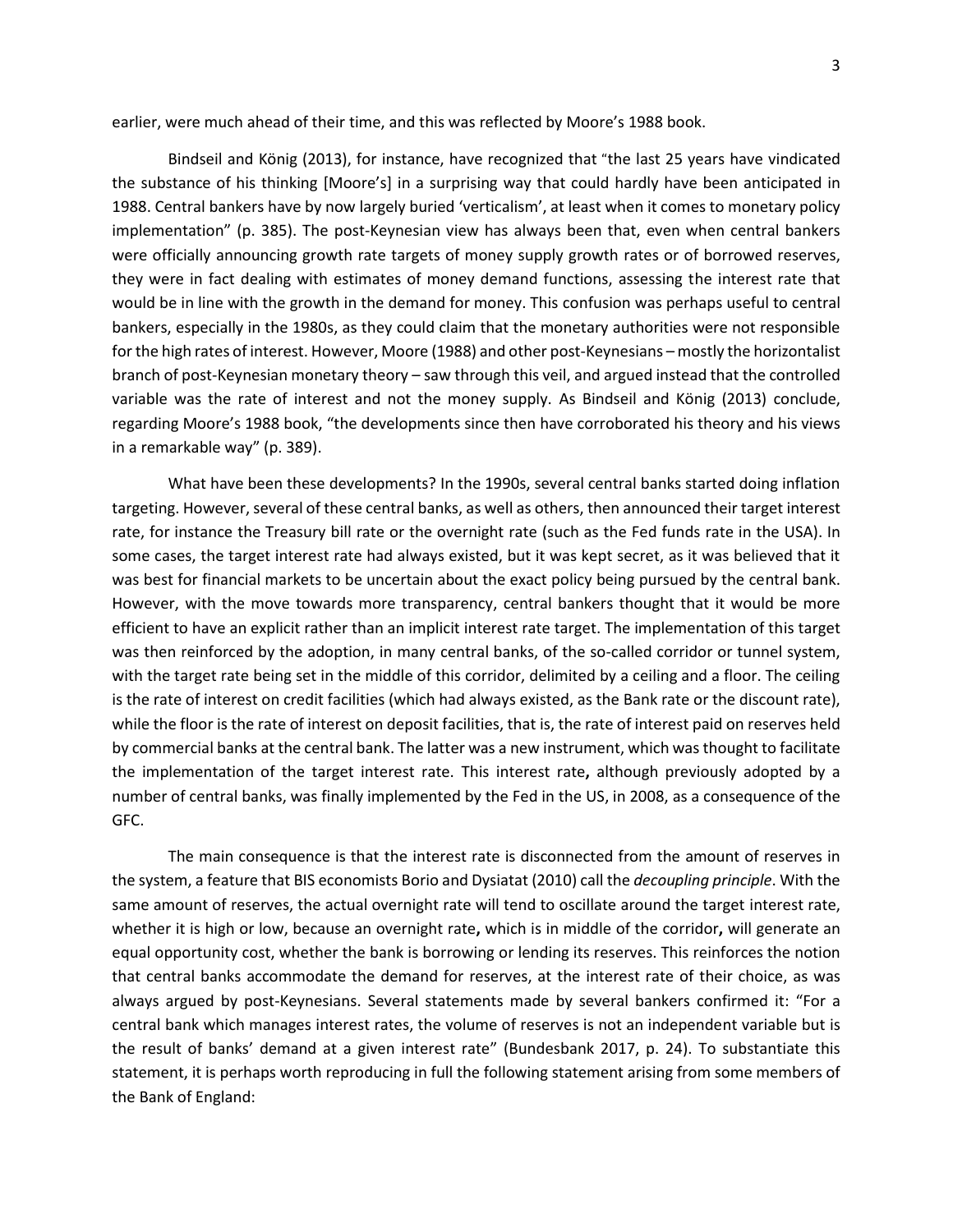"As with the relationship between deposits and loans, the relationship between reserves and loans typically operates in the reverse way to that described in some economics textbooks. Banks first decide how much to lend depending on the profitable lending opportunities available to them — which will, crucially, depend on the interest rate set by the Bank of England. It is these lending decisions that determine how many bank deposits are created by the banking system. The amount of bank deposits in turn influences how much central bank money banks want to hold in reserve (to meet withdrawals by the public, make payments to other banks, or meet regulatory liquidity requirements), which is then, in normal times, supplied on demand by the Bank of England" (McLeay *et al.*, 2014, p. 14).

#### *2.2 Reversed causality and the defensive behaviour of the central bank*

Why do central banks need to focus on interest rates rather than on monetary aggregates? The standard explanation is based on the macroeconomics of the IS/LM model. Before financial innovations became generalized, it is said that instability was induced by changes in the real economy, which could best be tamed by controlling monetary aggregates. By contrast, modern financial systems have been marred by the instability of the demand for money, and hence, so the argument goes, central banks have been forced to move to interest rate targeting to provide stability to the economy.

The post-Keynesian explanation is based instead on a microeconomic examination of the way the clearing and settlement system functions. In a nutshell, as expressed by Wray (1998), "regardless of the Fed's stated target, the Fed funds rate is the primary target; that is, even when the Fed claims to adopt a reserve aggregate as a target, it in fact targets the Fed funds rate. Most central bank actions are defensive in nature, and are mainly undertaken to offset Treasury operations" (p. 97). This view was well expressed a long time ago by some central bankers, in particular in a paper by Lombra and Torto (1973), whose title is quite evocative: 'Defensive behavior and the reverse causation argument". Their paper underlines that the day-to-day operations of central banks are essentially defensive. A similar point was later to be made by Bindseil (2004), when he argued that *autonomous factors* – elements out of the control of the central bank – modify the composition and size of its balance sheet and hence impact liquidity in the overnight interbank market. By contrast, the textbook view is still that additional reserves, thanks to open market operations associated with either outright purchases of assets by the central bank or through the more modern repo operations, cause additional bank credits, with the money multiplier playing an important causal role. The reverse causation argument completely rejects this approach.

Advocates of endogenous money have from the start adopted the reversed causation argument, by claiming that new bank credits or new bank purchases of financial assets from non-financial agents lead at once to the creation of new deposits and induce the emergence of additional reserves. As pointed out by Wray (1998, p. 107), "in the real world banks make loans independent of reserve positions, then borrow reserves to meet requirements…. Certainly, no loan officer ever checks the bank's reserve position before approving a loan". This is supported by Werner (2014, p. 14), who says that he asked loan officers whether they checked if the bank had enough deposits or reserves before signing on a new loan: they all confirmed that they did not. From the point of view of central banks, Lombra and Torto (1973) argued that "monetary authorities' open-market operations are predominantly defensive and that such operations are undertaken not only to offset those factors which will lead to a change in the monetary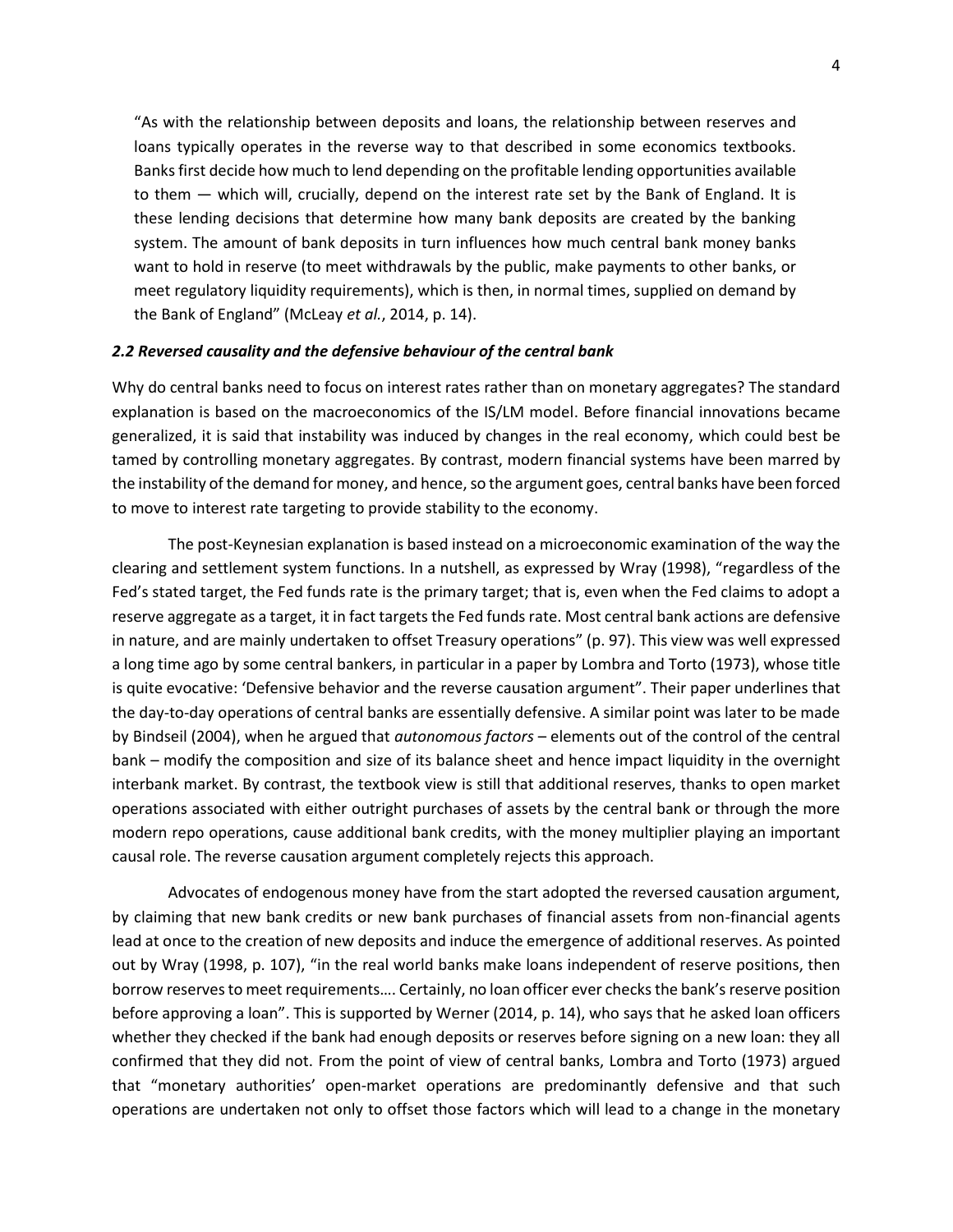base but also to accommodate changes in the demand for deposits and the demand for currency" (p. 53).

This was made particularly clear by the empirical work pursued by Eichner (1986), who concluded that: "no matter what additional variables were included in the estimating equation, or how the equation was specified (e.g., first differences, growth rates, etc.), it proved impossible to obtain an R<sup>2</sup> greater than zero when regressing the changes in the commercial banking system's nonborrowed reserves against the change in the Federal Reserve System's holdings of government securities" (p. 111). Thus, open market operations were completely unrelated to the amount of new reserves held by the banking system. This meant that autonomous liquidity factors – mainly government expenditure and taxes as we shall see later, but also foreign exchange reserves, the issue of banknotes or the *float*, which occurs in several clearing and settlement system – could cause large fluctuations for reserves in the monetary system. If the central bank does nothing, and as the demand for reserves is very much interest-inelastic, this will induce large fluctuations in overnight interest rates. In the absence of a rate of interest on bank reserves, the overnight rate could fall to zero in the case of an excessive amount of overnight liquidity; or the overnight rate would explode in the case of a lack of liquidity and if central banks refused to lend reserves. In order to avoid these possible large daily fluctuations in the overnight interest rate, and hence in other short-term interest rates, the central bank must pursue defensive operations, so as to counter-act, that is, neutralize the effects of these autonomous factors.

All of this has nothing to do with macroeconomic considerations: it has to do with the workings of the clearing and settlement system. Reserve requirements are not there to constrain the creation of credits and deposits. Their role is to mitigate the fluctuations in the overnight interest rate that arise as a consequences of the movements in the autonomous liquidity factors when central banks are unable to estimate appropriately changes in these autonomous factors, in the demand for reserves, and in the true amount that they are actually supplying. This has been explained in excruciating detail in a series of papers by Fullwiler (2003; 2006; 2013; 2017), an Institutionalist post-Keynesian who has contributed to Modern Money Theory (MMT).

## *2.3 Modern Money Theory (MMT) and the relationship between the government and the central bank*

A clear advance in post-Keynesian monetary theory is the contribution of advocates of the so-called Modern Money Theory (MMT), also sometimes referred to as neo-chartalists. In the past, post-Keynesians had been mostly concerned with the relationship between non-financial firms and the banks, and between the banks and the central bank. A main focus of the analysis of MMT is the relationship between the government and its central bank. Their inquiries have allowed post-Keynesians to better understand the importance of the autonomous liquidity factors discussed in the previous subsection, in particular the impact of government expenditure or of collected taxes on the reserves of the banking system. While this analysis can be said to have been first formulated by Mosler (1994), it gained academic recognition in the book of Wray (1998), which was extended in Wray (2012).

In these books, Wray explains that whenever the government spends, it issues a cheque or an electronic payment that goes through the clearing and settlement system. This means that the recipient of the payment gets a deposit in some banking institution, while the bank sees its deposits (its reserves) at the central bank increase. There is thus an autonomous increase in the amount of liquidity in the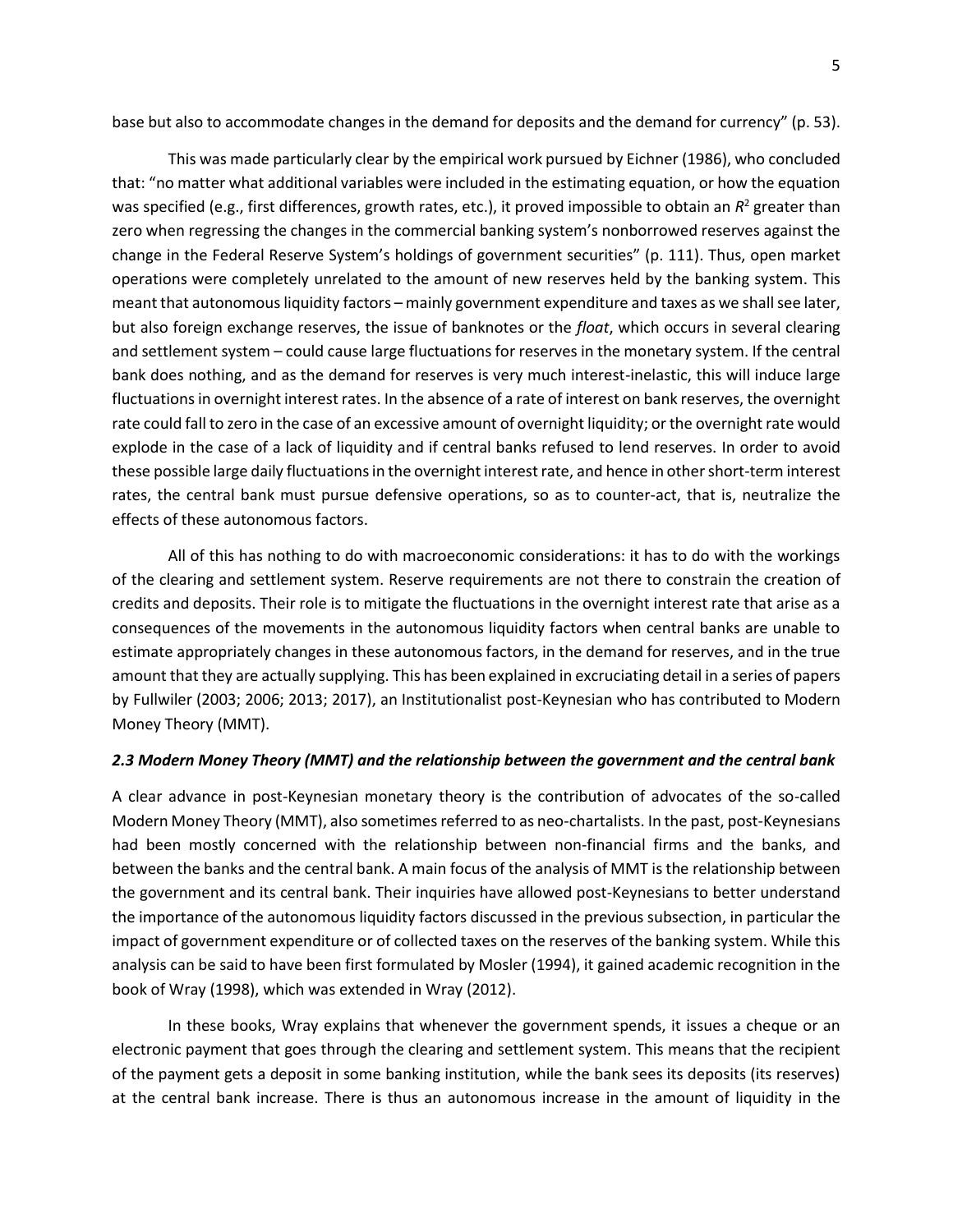overnight interbank market. Similarly, when the government collects taxes from an agent, the payment goes through the clearing and settlement system, so that there is a decrease in the bank deposits of the agent while the agent's bank observes a decrease in its reserves at the central bank. This is another example of an autonomous factor. Note that the money is not destroyed: the government now has a larger amount of deposits at the central bank. A surprising feature, at least from the point of view of those that have been brought up in the tradition of the loanable funds approach or of the IS/LM model, is that a government deficit tends to lower the overnight interest rate, while a government surplus – a surplus of collected taxes over the payments made by the government – leads to an increase in the overnight interest rate. Therefore, as pointed out in the previous subsection, the central bank must intervene so as to bring back the level of reserves to the level being demanded by commercial banks or to the amount required by bank regulations.

Monetary systems where there are no compulsory reserve requirements are a perfect case for the argument that the purpose of reserves is not to constrain the creation of bank loans and that central banks act essentially in a defensive manner. Canada is a good illustration of this, as was first pointed out by Wray (1998), because "the Canadian system makes central bank operations more transparent – reserves are not a lever to be used to control the money supply" (p. 107). I have provided an analysis of the Canadian monetary and payment system in a number of papers, showing that the simplicity of the Canadian system, with its zero-reserve framework, perfectly illuminates the accuracy of the post-Keynesian approach (Lavoie**,** 2005). An additional feature of the Canadian system is that clearing is not done on the books of the central bank, as happens in most financial systems. Clearing occurs on the books of a private clearing house, run by the Canadian Bankers Association; only the settlement of the payments that have not been compensated throughout the day at the clearing house or that have not been counterbalanced on the overnight market occurs on the books of the central bank.

As long as transactions do not involve the central bank, on its own or as the financial agent of the government, the amount of reserves (now called settlement balances in Canada) will not change and will remain at zero. *Thus, there is no relationship whatsoever between economic activity and the amount of bank deposits on one hand, and bank reserves on the other*. When payments involve the account of the central bank at the clearing house, the positive (negative) balances of the central bank at the clearing house will exactly balance the negative (positive) balances of the overall banking system. By the end of the day, if collected taxes exceed payments by the government out of its account at the central bank, the monetary authorities will need to remove its positive balances at the clearing house, and thus provide extra balances to the banking sector; this is to bring the deficit clearing house balances of the private sector back to zero.

MMT advocates have underlined, as is obvious in the preceding paragraph, that there must be coordination between the government (the Treasury) and the central bank. In the Canadian case, bringing back the negative clearing house balances of banks towards zero is achieved by auctioning government deposits, moving them from the central bank to accounts at commercial banks. If the central bank has negative balances, government deposits at banks will be withdrawn and brought back to the central bank. Thus, at the very end of the day, the banks which are in a negative position at the clearing house know that there are banks whose overall positive position matches theirs, so that the overnight market can clear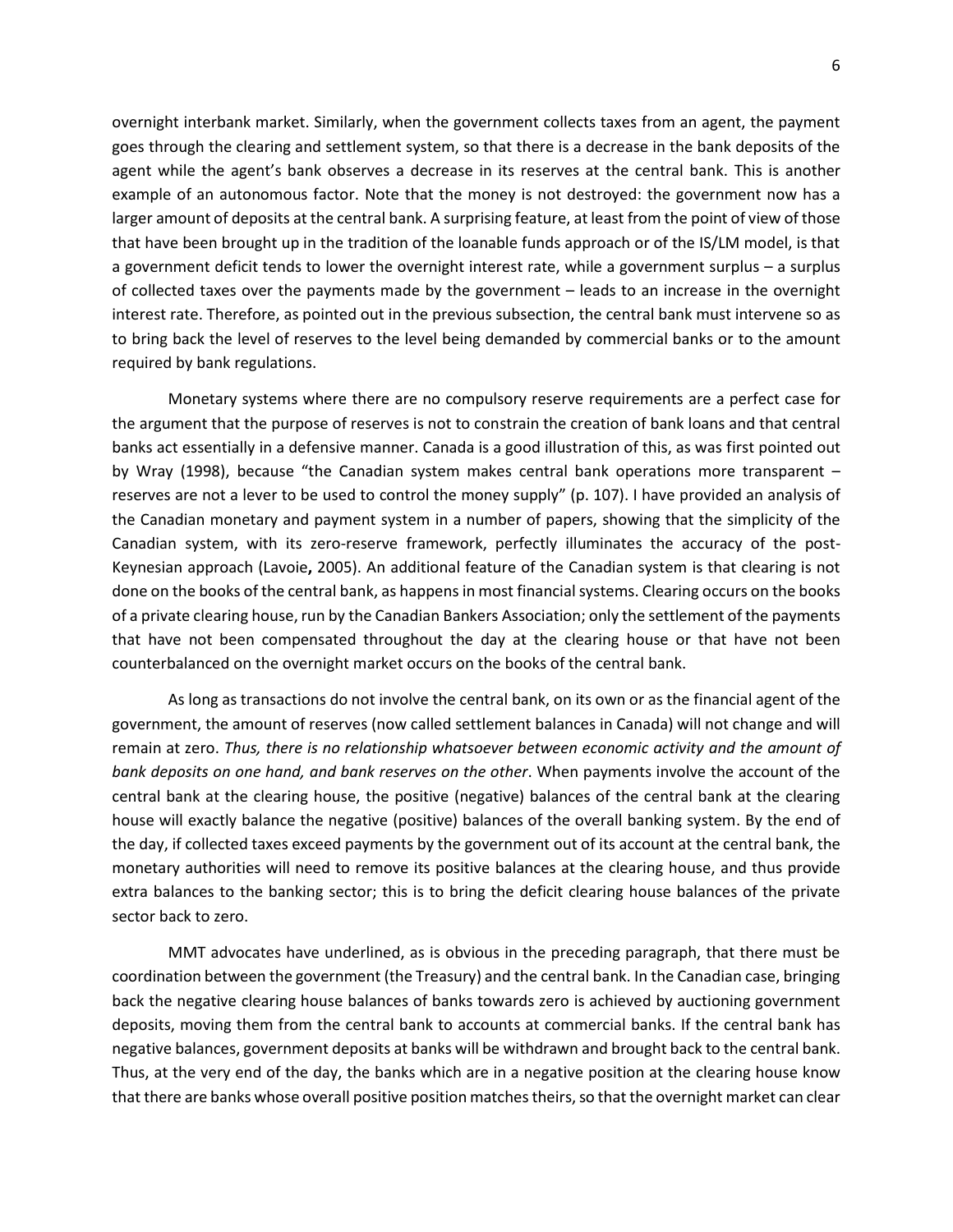at the interest rate targeted by the central bank, in the middle of the corridor. As Wray (1998) noted, "the Bank of Canada intervenes to keep net settlement balances at zero, an operation that by its very nature must be defensive" (p. 107).

In the case of the United States, until very recently, the coordination occurred through the existence of special *tax and loan accounts* at commercial banks, so that federal tax payments only involved payments between banks, with transfers of reserves occurring inside the private banking system. Symmetrically, whenever the government would spend, funds would be transferred from the *tax and loans* account of the Treasury towards its account at the Fed to minimize the impact on the overall amount of reserves. With quantitative easing and the consequent vast amount of excess reserves, this feature has been suspended, since there is no need to control the amount of reserves anymore.

#### *2.4 The compensation thesis and foreign exchange reserves*

It was pointed out earlier that changes in foreign exchange reserves are an element of the autonomous factors. It follows that if the central bank intervenes in foreign exchange markets, either because the country is on a fixed exchange rate regime or because there is a managed floating regime, autonomous factors will kick in. Thus, as is the case for any other autonomous factor, an increase or a decrease in foreign reserves will necessitate a neutralization operation from the central bank, either to bring the amount of reserves back to zero, as would happen in the Canadian case, or back to the level of reserves demanded by the banking system at the target interest rate.

This is occasionally pointed out by central bankers. For instance, the Bank of Canada (2004) states that if it buys Canadian dollars on exchange markets, thus losing some of its foreign reserves, "to make sure that the Bank's purchases do not take money out of circulation and create a shortage of Canadian dollars, which could put upward pressure on Canadian interest rates, the Bank 'sterilizes' its purchases by redepositing the same amount of Canadian-dollar balances in the financial system". Conversely, when it purchases foreign currencies on exchange markets and thus increases its foreign exchange reserves, "to sterilize the effect of the Bank's sales of Canadian dollars (and prevent downward pressure on Canadian interest rates), the Bank withdraws the same amount of Canadian-dollar balances from the financial system". The same ascertainment is made at the Fed. As Craig and Humpage (2001) point out: "When a country's central bank maintains an unchanged interbank rate as the intermediate operating target for its monetary policy, it automatically offsets (or sterilizes) the impact of any exchange-market intervention on its monetary base" (p. 1).

Thus, sterilization is not a matter of choice; it is a necessity as long as the central bank wants to keep the interest rate at its target level. Post-Keynesians, however, have long argued that sterilization occurred in general and has occurred in the past. I, for one, have argued in a number of places that this automatic sterilization is the rule rather than the exception, even in the case of currency boards (Lavoie 2001; 2014, ch. 7). This is what some French central bankers have called the *compensation thesis* in the early 1970s. The argument is that an increase in credit to the rest of the world will usually be compensated by a decrease in credit to the domestic economy. In the case of an overdraft financial system, where banks are systematically indebted to the central bank, this compensation will be truly automatic, as banks use the acquired reserves to reduce their debt towards the central bank. This is just a version of Kaldor's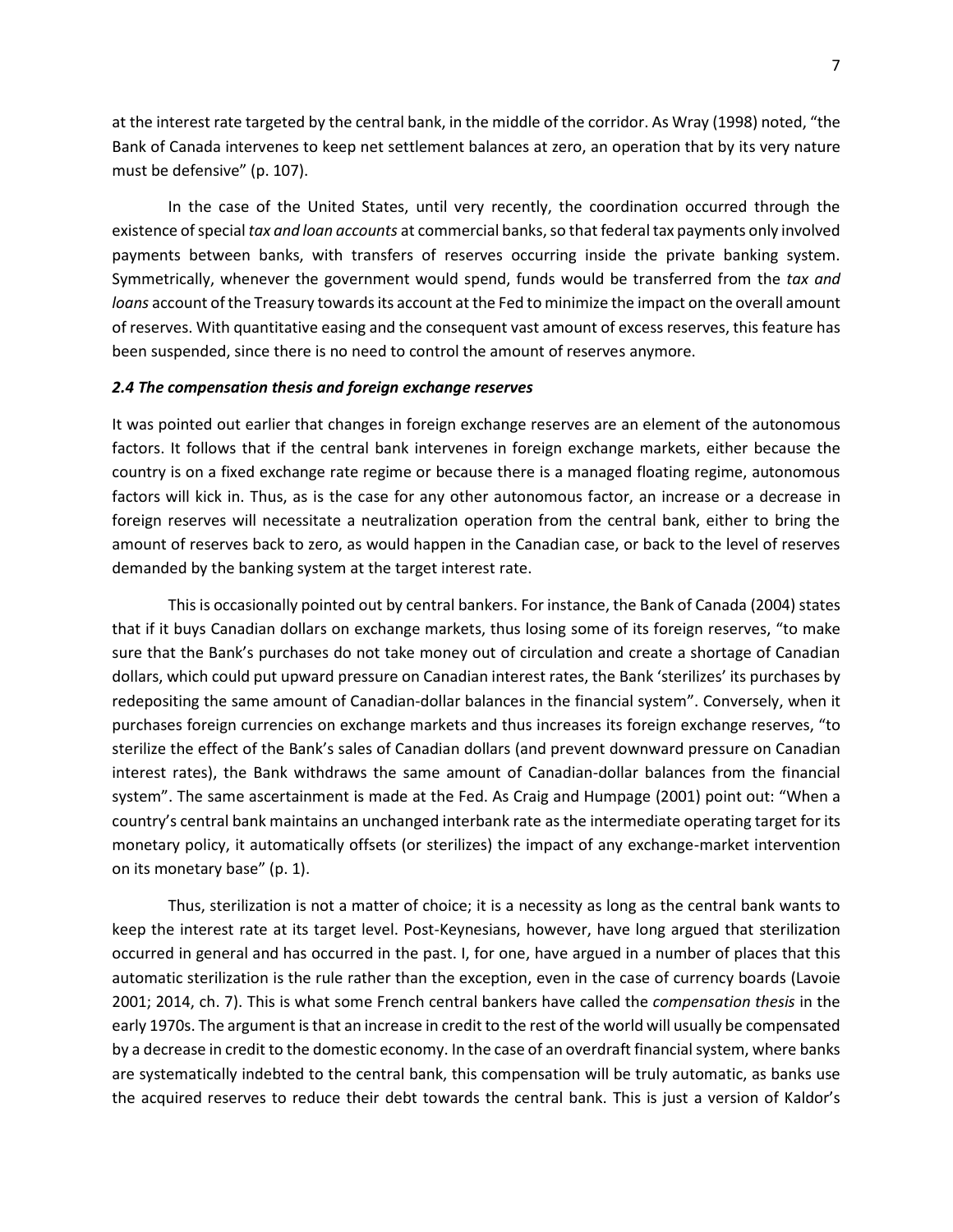(1982) reflux principle (Lavoie 1999). It has been shown to operate repeatedly when the Bundesbank was the counterpart of the speculative attacks against weak European currencies. Some researchers have shown that the compensation thesis ruled even in the heyday of the gold exchange standard, thus invalidating the so-called Rules of the game.

In financial systems where the central bank holds large quantities of government securities, the compensation can be done at the initiative of the central bank, by conducting open-market operations, that is, by selling government securities to banks. The latter will only be too happy to cooperate, since securities carry higher yields than reserves, especially when these were not remunerated. Alternative ways to compensate or to neutralize increases in foreign reserves can also involve elements of the liability side of the central bank: the monetary authorities can transfer government deposits towards banks, or they can sell central bank bills to the private sector.

There are at least two consequences to the compensation thesis. First, as argued by Serrano and Summa (2013), the Mundell-Fleming open-economy version of the IS/LM is not useful and ought to be dumped. Running a balance-of-payment surplus (deficit) in a fixed exchange regime does not lead to a decrease (increase) in (short-term) interest rates and to an increase (decrease) in high-powered money or in the money supply, as was already argued early on by Arestis and Eichner (1988). In the case of an external surplus, there is no economic force that will bring about a balanced current account, in contrast to the standard view that asserted that increases in money supply would generate price increases and hence a fall in net exports. Naturally, in the case of an external deficit, with foreign reserves gradually disappearing, the central bank will need at some point to reconsider its interest-rate target. The second consequence, as emphasized by Angrick (2017), is that the compensation thesis questions the trilemma, familiar to students of international finance. The issue is not whether the economy is on a fixed or flexible exchange rate; the issue is whether the country is running an external deficit or surplus – something that begins to be recognized by other economists.

## **3. Unconventional monetary policies**

## *3.1 Quantitative easing*

Quantitative easing, that is, the goal of raising and targeting the size of reserves held by commercial banks, had been earlier pursued by the Bank of Japan. The Japanese economy had stagnated since the crash of the stock market and of the real estate market in 1990. Despite the admonitions of such mainstream luminaries such as Krugman and Bernanke, Japanese officials had been reluctant to pursue quantitative easing, and hence only first tried it in 2001 (Koo 2009, p. 73). It was abandoned in 2006, as Japanese central bankers ended up doubting its capacity to get the real economy going and to raise the rate of consumer price inflation, although it was recently resurrected.

As argued by Lavoie and Fiebiger (2018), there are two views of quantitative easing: the monetarist or Friedmanian view on one hand, and the (post-) Keynesian view on the other hand. The Friedmanian view of quantitative easing, in its strongest incarnation, supposes the relevance of the standard money multiplier and of monetarism: more reserves will automatically be multiplied into a larger stock of broad money, which will generate a larger nominal GDP and possibly hyperinflation, as was first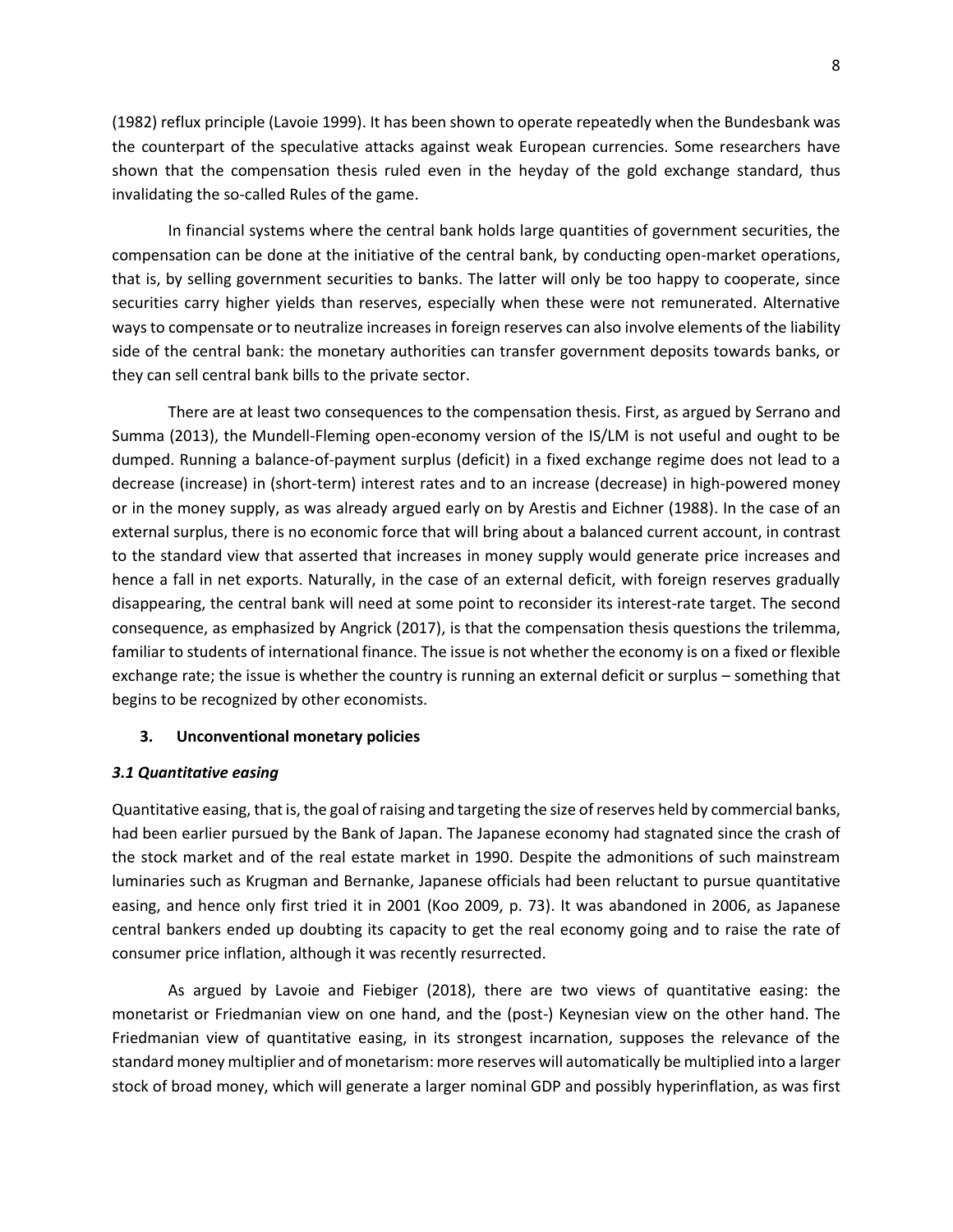feared. Looked at from this angle, there is nothing new (or unconventional) with quantitative easing: it is monetarism in reverse gear. The strong Friedmanian view has been totally discredited, since huge increases in bank reserves only led to a weak growth in broad money supply and to barely no impact on inflation rates. The weaker variant of the Friedmanian view, based on the New Keynesian bank lending channel, asserts that the increase in reserves provides banks with the loanable funds that they need to boost credit supply and economic activity. The lack of explanatory power of the money multiplier mechanism is blamed on banks, which are said to be hoarding excess reserves for fear of incurring losses on their loans. Needless to say, post-Keynesians reject both variants of the Friedmanian view.

The post-Keynesian view is similar to that of Keynes (1930) who did advocate quantitative easing in dire times in his *Treatise on Money*. Keynes (*op. cit.*) thought that persistent open-market operations destined to raise the size of the balance sheet of the central would bring down to zero the overnight interest rate and would manage to slash long-term interest rates. He thought that the fall in interest rates would also generate a rise in equity prices, and hence would get the economy out of the slump (Lavoie**,** 2016). These are the two main mechanisms, with their possible effect on currency devaluation, that are envisaged by post-Keynesians today, although they very much doubt the efficacy of quantitative easing to raise real output, unless accompanied by an expansionary fiscal policy. As the saying goes, 'you can bring a horse to water, but you can't force it to drink'.

The post-Keynesian understanding of quantitative easing is consistent with its view of endogenous money alluded to earlier: banks do not need reserves to make loans; nor do they need deposits for that matter. Supplying more reserves will not induce banks to make more loans: they have already made all the loans they were willing to make to their creditworthy borrowers at the going rates of interest. Banks can only lend reserves to other banks or participants to the clearing system; they do not lend reserves to firms or households, a point made among others by Fullwiler (2013; 2017). As indicated by various central bankers (Martin *et al*. 2016; Keister and McAndrews 2009), the quantity of excess reserves is neither a measure of the unwillingness of banks to provide loans nor of the effectiveness of quantitative easing. Abel *et al.* (2016) suggest that "the widespread criticism that commercial banks keep the money with the central bank rather than lending it the real economy is misguided" **(**p. 52). There is nothing that the banks can do to reduce the amount of reserves in the system as long as the central bank declines to engage in a transaction with them. For instance, banks can purchase bonds until they are blue in the face, in no way will this reduce the overall size of bank reserves unless the central bank is the counterparty to the sale. Banks, taken as a group, cannot reduce the level of their reserves at the central bank, unless they operate within an overdraft financial system.

A similar mechanism is involved when explaining why, in several instances, large increases in reserves have led to *smaller* increases in bank deposits, thus generating an apparent money multiplier smaller than unity. As illustrated with balance sheets in Lavoie (2014, p. 226), this is because the non-bank agents who have sold their financial assets to the central bank in exchange for bank deposits may decide to deleverage and use the acquired deposits to reduce their debt towards banks. Koo (2009), a financial advisor, has often insisted that financial crises were accompanied by balance-sheet recessions, meaning that private agents pursue debt-minimization and use any cash to reduce leverage. His analysis of the Japanese stagnation is consistent with the demand-led approach of post-Keynesian economics. While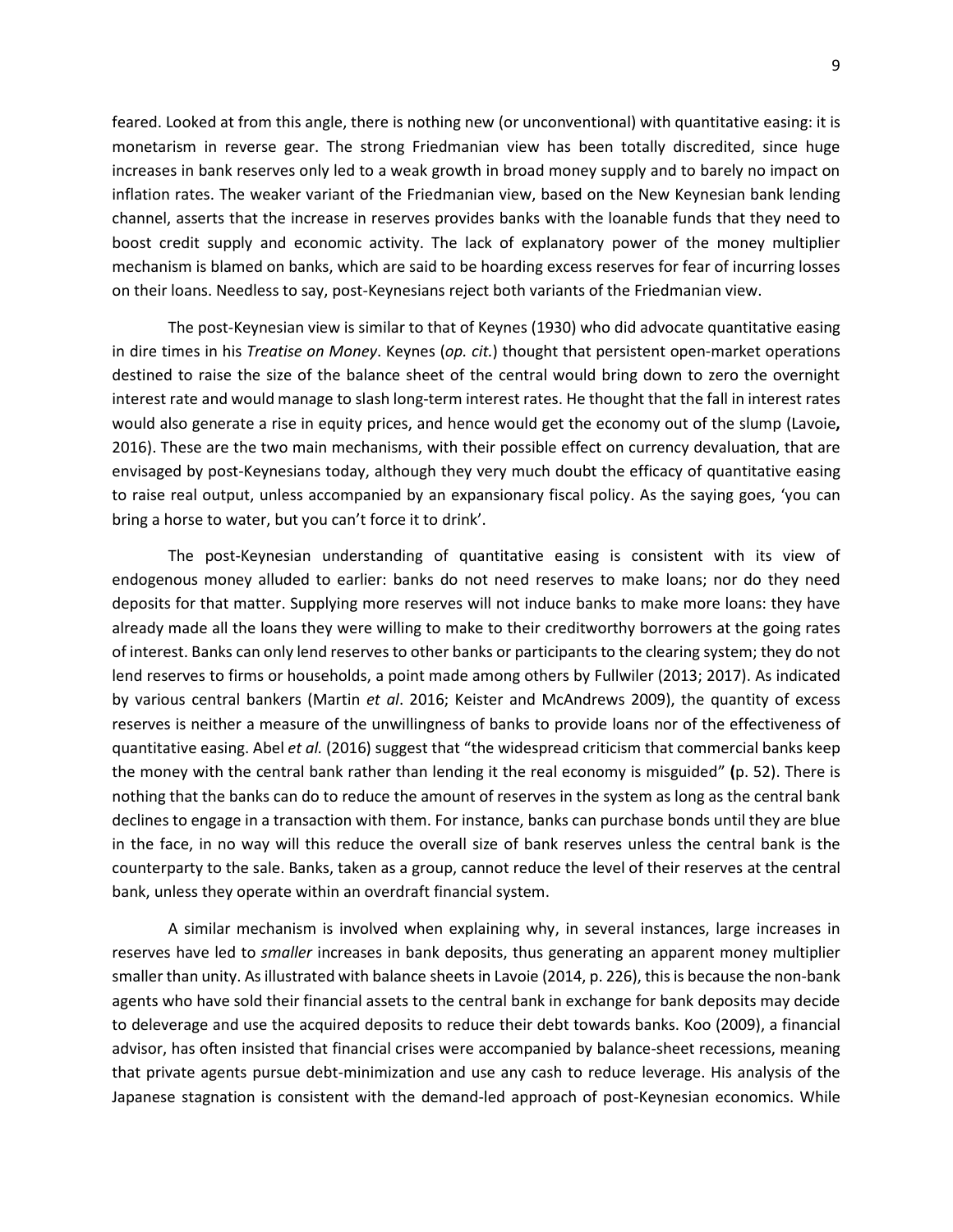banks may decline to make loans because of the large capital losses that they suffered at the beginning of a bad crisis**,** in general**,** bank credit will be determined by the demand for loans of creditworthy borrowers, and when sales or revenues are stale, this demand will not be forthcoming. Borrowers, not lenders, become the bottleneck.

While the consequences of quantitative easing seem to vindicate post-Keynesian monetary theory, one inconsistency arises (Lavoie**,** 2010). Post-Keynesians assert that the money supply and the supply of high-powered money are demand-determined. With quantitative easing, however, while this assertion remains true with respect to broad money and banknotes, it is no longer the case for bank reserves at the central bank. Post-Keynesians, at least those of the horizontalist camp, see the supply of high-powered money as being a horizontal line, set at the target overnight rate. This is meant to represent the claim that between meetings of the interest-setting committee of central banks, the latter will do their best to supply any amount of reserves which is exactly equal to the demand for reserves at the given target overnight interest rate. However, with quantitative easing, the supply of reserves can be considered as a vertical line, as the central bank can set the supply of reserves without caring about the short-term interest rate. While this may fit the MMT distinction between the horizontal and vertical components of the money supply (Wray 1998, p. 111), more needs to be said.

Post-Keynesians usually reason that central banks have little control over the supply of reserves, first, as argued earlier, because the main focus of central banks is interest rates, but also because if the central bank were not to provide enough unborrowed reserves, the supply would still be demand-led: banks would acquire the missing reserves by borrowing them from the central banks at the discount window or at the credit facilities of the central bank. Furthermore, if the central bank were to provide an excessive amount of reserves, banks that had taken advances at the central bank would use these additional reserves to reduce their indebtedness vis-à-vis the central bank – the case of overdraft economies – thus getting the supply of reserves equal to the demand for reserves through a Kaldorian reflux mechanism.

There is an alternative to the corridor system and to the ceiling system, where in the latter case banks have to borrow reserves from the central bank, and that is the floor system. In the floor system, the target overnight interest rate is the rate found at the bottom of the corridor – it is the rate of interest on reserves. The floor system was proposed by post-Keynesians (Fullwiler**,** 2005) and central bankers alike (Keister *et al.* 2008). In fact, the Reserve Bank of New Zealand and the central bank of Norway both did adopt the floor system *before* the financial crisis actually occurred. In the case of the floor system there is a total disconnect between the overnight interest rate and the amount of reserves. The link between short-term interest rates and the supply of reserves is completely severed – a full decoupling principle. With the floor system**,** it is possible for central banks to control the amount of reserves in the system, so that the supply of reserves far exceeds the amount of required or demanded reserves. In systems with no compulsory reserves, similarly, the central bank can have a supply of reserves that is way beyond zero. In the case of the floor system, which is a feature of quantitative easing, the supply of reserves is not demand-led – an amendment that must be made to post-Keynesian monetary theory (Lavoie 2010).

#### *3.2 Other alternative monetary policies*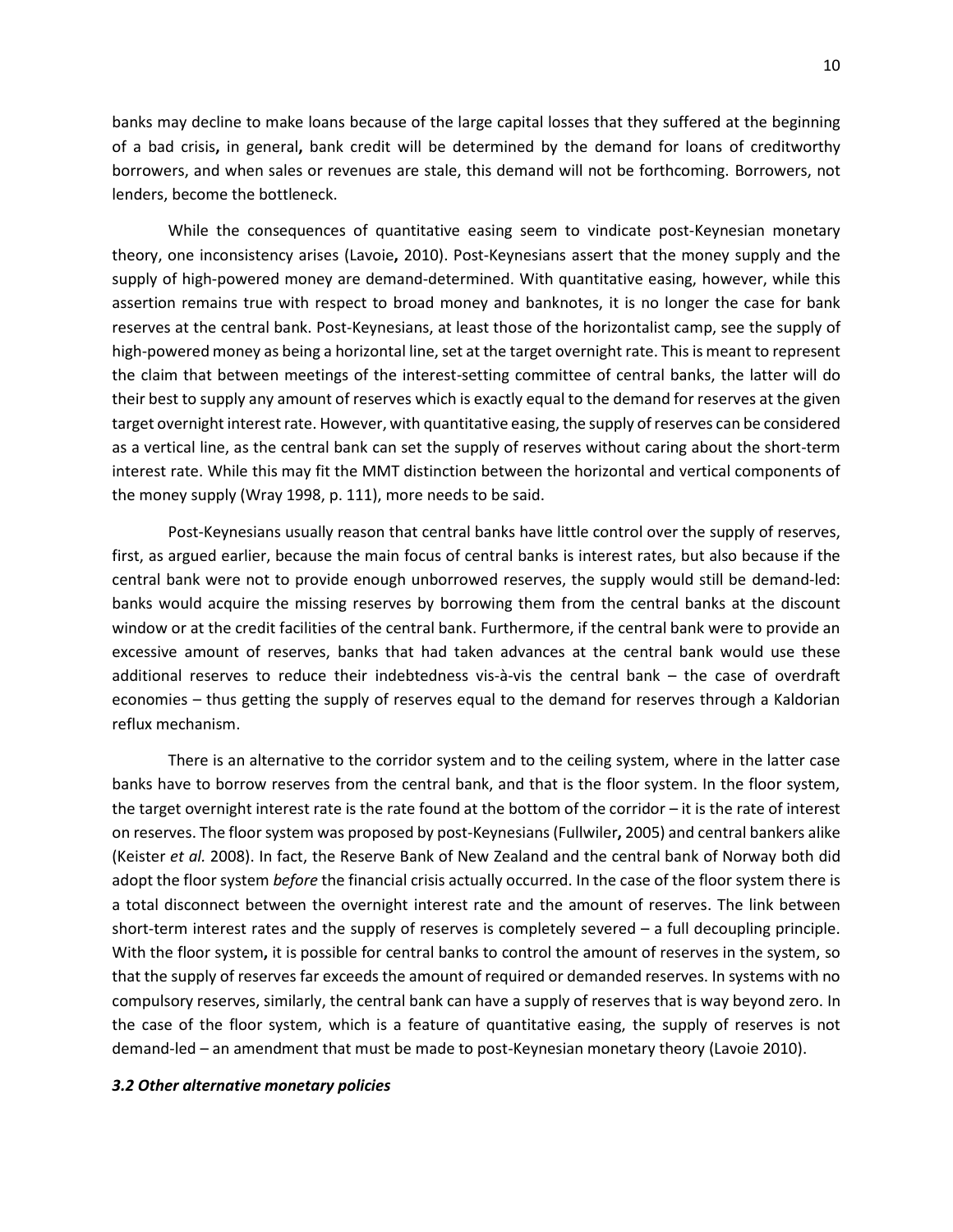With the GFC came several unconventional or alternative monetary policies. I have already mentioned quantitative easing as it is usually understood, but as left-wing observers became frustrated with the rise in equity prices unaccompanied by increases in real output, they proposed to have QE for the (ordinary) people, sometimes called helicopter money. This is an *apparent* variant of the sort of QE that was pursued by the Bank of England, as a way to circumvent the banks**,** which are presumed to sit on their reserves, where financial assets are purchased from non-banks rather than from banks, thus raising the amount of deposits held by non-bank agents. In the case of QE for the people, households are provided by the central bank with additions to their bank account (or with currency). Thus everyone, not just asset holders, benefits from QE.

However, these two forms of quantitative easing are in fact quite dissimilar. In the case of the standard QE, just as in the case of credit easing, as defined by the Fed, what we have is a swap of financial assets, as the sellers of risky assets such as mortgage-based securities acquire safe financial assets (credit easing) or bank deposits (standard QE). There is no increase in the net worth of the private sector. This is akin to a monetary operation. In the case of QE for the people, by contrast, their net worth increases by the amount of the helicopter drop. As Fullwiler (2013) says, "helicopter drops are fiscal deficit-spending operations, not monetary policy operations" (p. 188). Thus, as pointed out later by Lavoie and Fiebiger (2018), besides determining which institution – the central bank or the government – holds the negative net worth, "all the consequences of QE for the people are identical to those of a government deficit generated by a transfer of funds from the government to the population, with the government issuing securities that eventually end up on the balance sheet of the central bank" (p. 143). As long as the rate of interest on reserves is no different from the Treasury bill rate, the consequences for the net payment flows of the government are identical. As long as interest rates are positive, the government deficit will induce additional interest payments. With QE for the people, the central bank will have to pay interest on reserves**,** while there is no counterpart asset, meaning that its profits will diminish, thus leading to a reduction in the dividends that the central bank can distribute to its government, the amount of which is identical to the additional interest payments arising from the deficit (Fullwiler 2015).

The same can be said about several other proposals designed to help the ecological transition or to get the economy out of stagnation: central banks providing funds for green projects at a zero interest rate; central banks purchasing green bonds issued by firms engaged in valid green projects at a zero interest rate (in both cases, *green QE*); or central banks providing funds at a zero rate of interest to some public investment bank. In all these cases, the central bank ends up with a liability, the amount of which correspond to the extra reserves held by banks the minute the created funds end in the bank account of some recipient. Again, as long as there is a rate of interest on reserves, these central bank liabilities will have to generate interest payments that will reduce the profits to be distributed to the government. As Lavoie and Fiebiger (2018) contend, the exact same result could have been achieved if the government had itself subsidized these projects by providing finance at a zero rate of interest or "if it had itself engaged in public infrastructure projects and had financed these expenditures by issuing its own securities at market rates" (p. 143). As pointed out by Nersisyan and Wray (2016)**,** "debt-free money will not remain debt-free for long unless the central bank wants to offer a zero interest rate policy (ZIRP) forever" (p. 1312).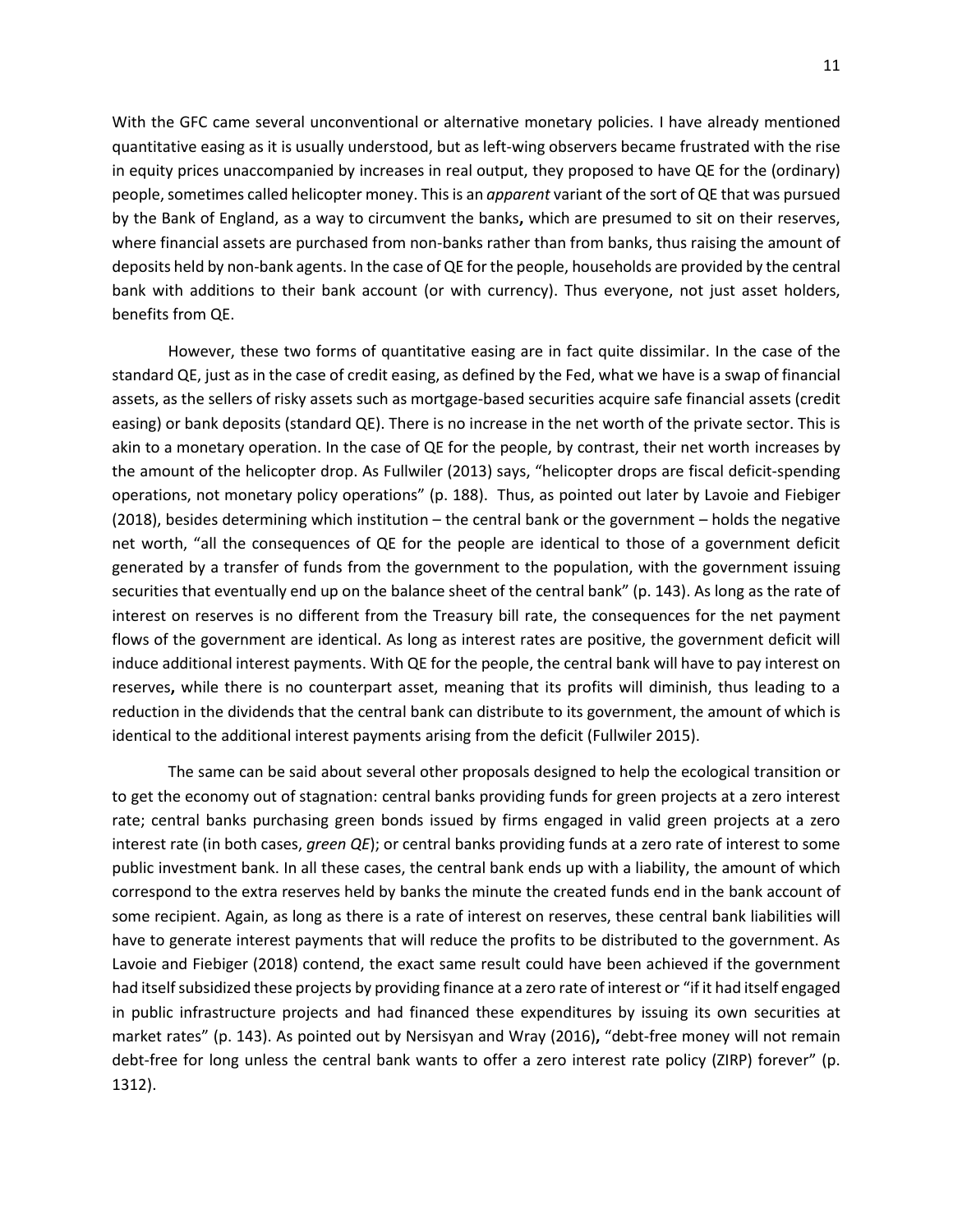An alternative to avoid this pitfall would be for central banks to abandon the corridor and the floor systems, with a return to unremunerated reserves, so that central banks would avoid making interest payments on the reserves generated by these QE operations. Commercial banks would be left with a huge part of their assets yielding a zero rate of interest, as was the case with ZIRP. In all likelihood, this would induce banks to raise the interest rate charged on their other assets, as was observed with negative interest rates on reserves. Discarding the corridor or the floor systems however is unlikely, as they have proved to be so resourceful at controlling overnight interest rates. Indeed the Fed announced recently that it would continue with its floor system (Board of Governors**,** 2019).

Other alternative monetary systems heavily upgrading the role of the central bank have been either resuscitated or newly proposed. Variants of these include narrow money, 100-per-cent reserves, full-reserve banking, positive money or sovereign money. These proposals, the purpose of which is to avoid the recklessness of banking as observed with the GFC and to limit the power of commercial banks, have substantial similitudes. They have been criticized rather harshly by post-Keynesian authors (Fontana and Sawyer 2016; Nersisyan and Wray 2017), especially concerning the true role of banks. The comments made in the previous paragraphs apply to some of these proposals as well. I will not say much more on the topic, except to point out that a SFC model of full-reserve banking, based on one of Godley and Lavoie's (2007) models, implicitly demonstrates the drawbacks of (at least one version) of full-reserve banking. This is so despite the optimistic viewpoint of its author (Laina 2018), who shows that things run quite smoothly when there is an increase in government expenditure financed by the central bank, or if there is a one-off helicopter drop.

However, as Laina (2018, pp. 21-22) concedes, if the government is pursuing austerity policies, reducing government expenditure or increasing tax rates, this could cause a credit crunch. Sales will be lower than expected, and as a consequence inventories and their associated demand for loans will increase. Banks will be unable to supply additional loans because their time deposits (the *investment accounts* of Fontana and Sawyer (2016, p. 1341)), which have to be the counterpart of loans, will drop rather than rise. In general, if firms raise their target inventories-to-sales ratio, they could also face a credit crunch. Similarly, there could be another credit crunch if there is a brisk rise in the liquidity preference of agents, with agents swapping their time deposits for cash or demand deposits (or *transaction* accounts)**.**  Once again, time deposits will be insufficient to cover bank loans; in addition, the 100 per cent bank liquidity ratio that goes with full-reserve banking may not be achieved any more, as the available reserves of banks might not cover the amount of demand deposits. Reading this literature and its post-Keynesian critique, there is a feeling that advocates of full-reserve banking and its variants have some way to understanding how the monetary system and banks work in practice.

## **4. Three views of banking**

## *4.1 The two mainstream views*

This brings us to an important question, that is, whether banks are truly different from other financial institutions. That question came particularly to the fore in the social media, back in 2012, when Steve Keen and Paul Krugman entered into an argument on whether banks could create credit *out of thin air*. Keen forced Krugman to clarify his own views on banking. In denying the validity of the post-Keynesian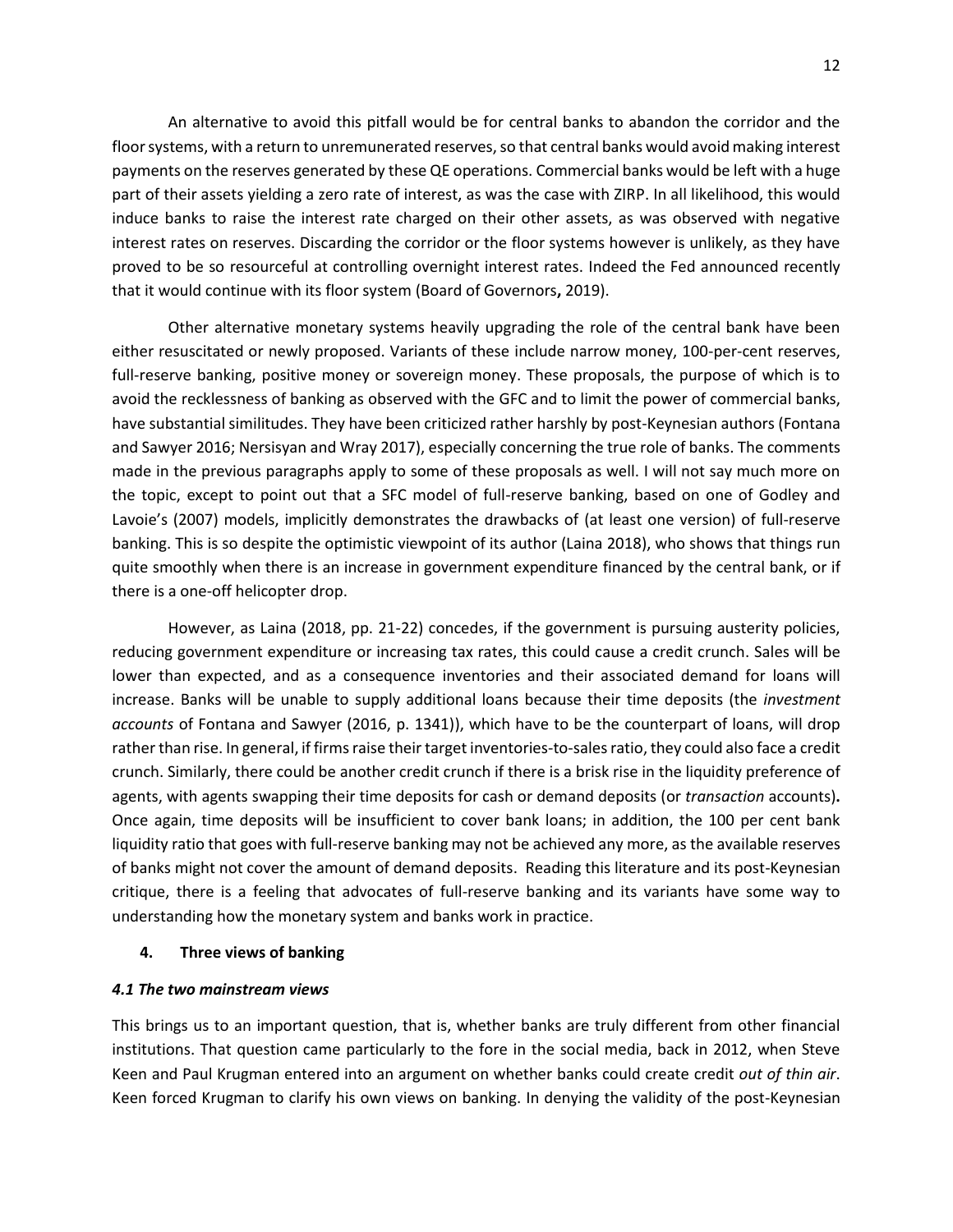story, Krugman (2012a) first took a loanable funds approach: "If I decide to cut back on my spending and stash the funds in a bank, which lends them out to someone else, this doesn't have to represent a net increase in demand", thus implying that banks could not create purchasing power. He then moved on to a money multiplier approach: "A key limiting factor in the size of bank balance sheets is the amount of monetary base the Fed creates" (Krugman**,** 2012b). These debates have generated further reflections about the specificity of banks.

One can say that there are three views of banking, as argued by central bankers Jakab and Kumhof (2015) and Ábel *et al.* (2016), as well as Werner (2016) – a heterodox economist whose views are very close to those of post-Keynesians on money matters. The first one is what the latter two groups of authors call the *financial intermediation theory* of banking. This is Tobin's (1963) *new view* of banking, while Jakab and Kumhof (2015) call it *the intermediation of loanable funds* model of banking. In this view, new deposits allow banks to make new loans. There is no real difference between banks and other non-bank financial institutions: they are all intermediaries, getting funds from savers and allocating them to willing borrowers. Bertocco (2011) argues that this stance, which he also associates with Tobin (1963), sees real capital as being transformed into deposits, thus enhancing the portfolio choice offered to savers: thus, the bank is just a veil (Godley and Lavoie 2007, p. 497). Loans from banks do not increase purchasing power and have no effect on aggregate demand, as in the first quote of Krugman (2012a), unless there is a difference in the propensities to consume of lenders and borrowers. The best caricature of this view of banking is provided by Jakab and Kumhof (2015). They picture savers bringing some goods to the bank, for which the bank issues a deposit on the liability side. In stories based on the advent of banks through gold smiths, this would be gold, but here it is gravel. The bank then records on its asset side that it has a new inventory of gravel. When the gravel is provided to some entrepreneur, the bank logs a loan on the asset side of its balance sheet. Clearly then, deposits make loans, and banks are pure intermediaries. As Jakab and Kumhof (2015) conclude, models based on such an approach are **"**entirely fictitious representations of reality" (p. 11).

A close variant of the loanable approach to banking is the New Keynesian credit channel. This view of banking is associated with authors such as Bernanke, Gertler and Blinder. For these authors, because of their expertise to screen applicants, banks are financial intermediaries that can provide credit to borrowers who cannot get it on financial markets. Thus banks are special, but not fully so, since they are just another financial intermediary as noted by Rochon (1999, ch. 7), Bianco and Sardoni (2018, p. 169) and Jakab and Kumhof (2015, p. 15). Loans are restricted by the deposits of savers. When extended, New Keynesians refer to the second theory of banking, contending that the ultimate source of loanable funds is the reserves provided by the central bank.

The second theory is the *money multiplier* theory of banking (Ábel *et al.,* 2016), also called the *deposit multiplier* theory (Jakab and Kumhof**,** 2015) or the *fractional-reserve* theory (Werner**,** 2016). This is the theory that Krugman (2012b) seems to endorse in his second quote. Tobin (1963) called it the *old* view of banking. This theory is well-known as it figures in nearly all textbooks in economics. For this reason, I will not dwell on it. Suffice is to recall that the money multiplier, associated with Friedman, played an important role in justifying policies of quantitative easing by central banks (Fiebiger and Lavoie 2019), and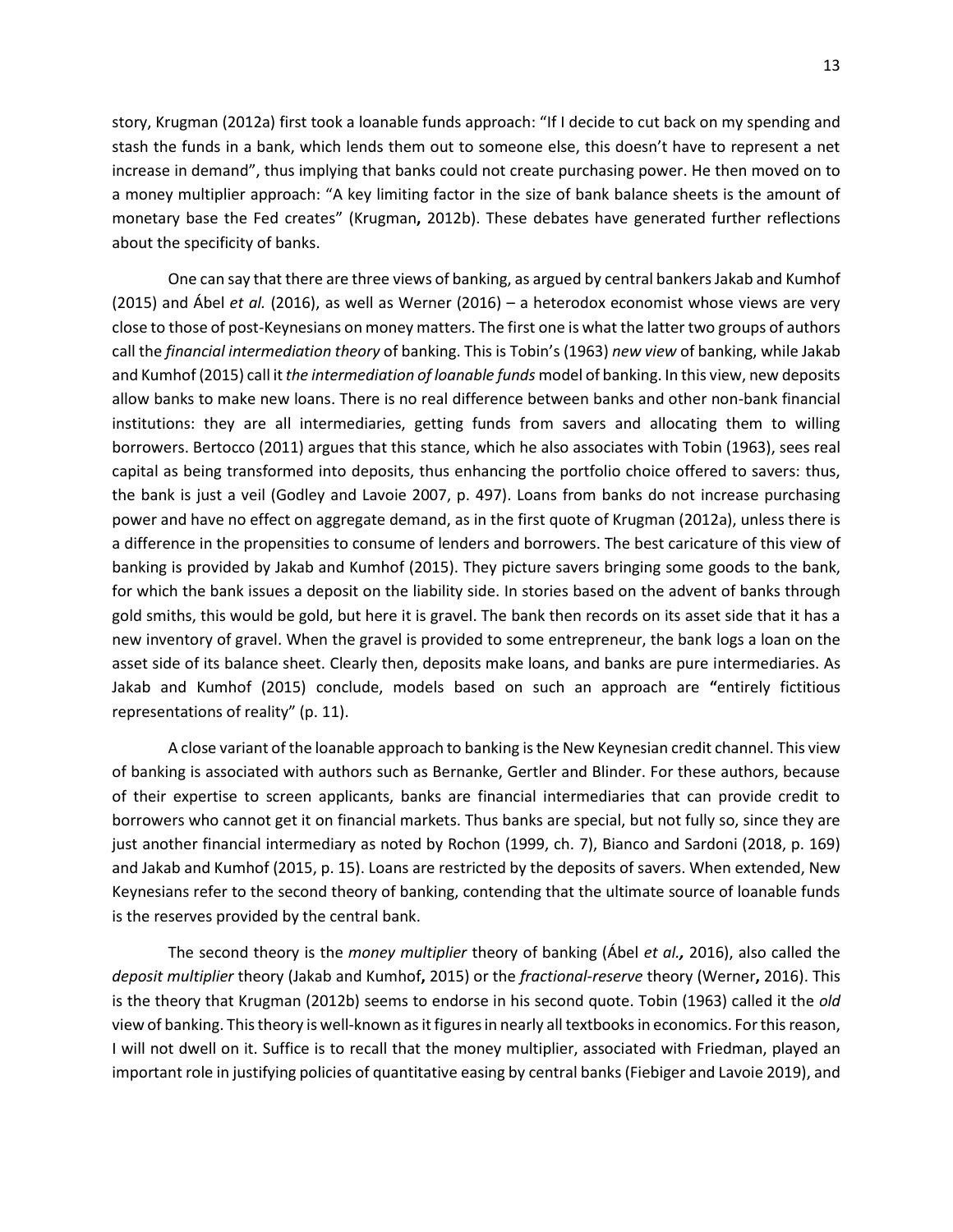that the money multiplier theory is no more able to represent the reality of a monetary economy than the loanable funds approach.

#### *4.2 The post-Keynesian credit creation view of banking*

Finally, there is the third view of banking, which post-Keynesians endorse and usually refer to as the *endogenous theory of money*, as do Ábel *et al.* (2016). Bianco and Sardoni (2018) prefer to speak of banks as *originators of inside* money. Werner (2016) calls it the *credit-creation* theory of banking, while Jakab and Kumhof (2015) refer to the *financing through money creation* view of banking. In a recent verbal presentation, Steve Keen spoke of a *bank-originated money and debt* view. The last three denominations may in fact better illustrate what post-Keynesians have in mind when they speak of endogenous money or endogenous credit-money. This third view of banking is closely related to what has already been said on reverse causation and central banks in previous subsections. The third view denies that banks are constrained by prior deposits or by the amount of reserves in the system, since the causal arrow goes from loans to deposits to reserves, if these are required. There is no money multiplier; at best one could speak of a *credit divisor*.

For advocates of the third view, banks are special for several reasons. First, as already pointed out, they are not financial intermediaries – their main role is to create new credit, out of nothing, or rather more often than not, based on some collateral. Their main role is not to be an intermediary between savers and borrowers. Whereas other financial institutions can provide credit, the main feature of banks is that they can provide new credit without having earlier collected funds or without having to borrow from some other agent. As central bankers McLeay *et al.* (2014) point out, "rather than banks receiving deposits when households save and then lending them out, bank lending creates deposits…. Indeed, viewing banks simply as intermediaries ignores the fact that, in reality in the modern economy, commercial banks are the creators of deposit money" (p. 15). As Jakab and Kumhof (2015) add, "in the real world, the key function of banks is the provision of financing, or the creation of new monetary purchasing power through loans….The bank therefore creates its own funding, deposits, in the act of lending" (p. 3).

The second specific feature of banks is that their deposits are part of the payment system. They are the means through which debts are irrevocably discharged. Non-banks ultimately have to transfer funds to some bank account for the final payment to go through. Payment is final, or settlement occurs, once the bank payment goes through the books of the central bank, or in some countries through the clearing house run by a bankers' association, as in Canada. As Michell (2017) states, this is not the case for non-banks, as they "fund themselves by issuing liabilities which cannot be used for settlement purposes" (p. 363). Because the payment system is under the overarching responsibility of the central bank, banks have access to central bank advances (the central bank credit facilities) to settle payments when banks in a deficit position in the clearing house get an insufficient amount of overnight loans from other banks in the interbank market. I would argue that these advances exist to protect the payment system and to allow settlement, not to protect banks as such, and hence are not a specific feature of banks (as the interventions of central banks during the GFC has demonstrated). Moreover, neither are the stateinsured deposits of banks – a relatively new feature in several countries anyway.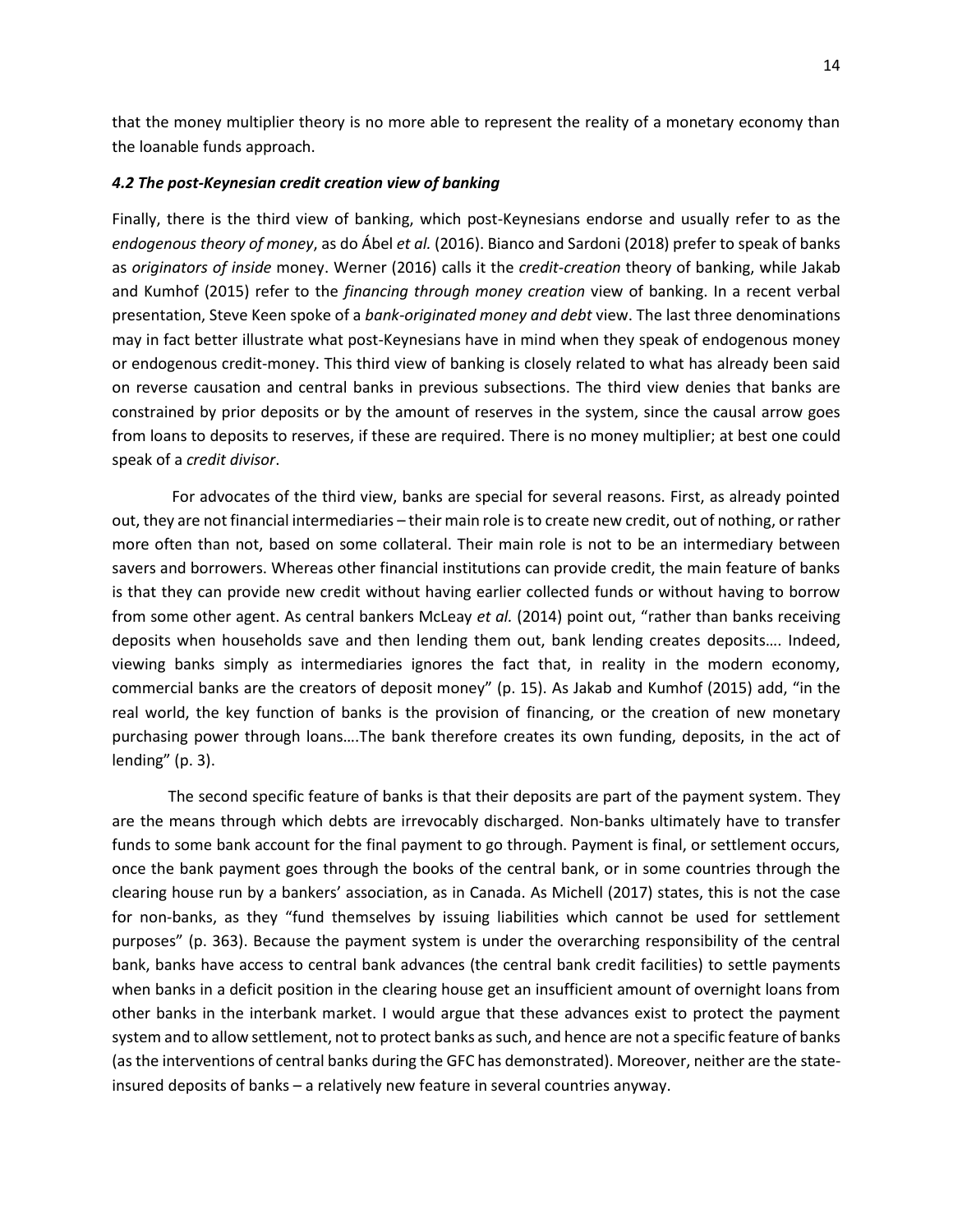A key feature of banks, as related to the payment system, is that "as long as banks create credit at the same rate as other banks, and as long as customers are similarly distributed, the mutual claims of banks on each other will be netted out and may well, on balance, cancel each other out. Then banks can increase credit creation without limit and without 'losing any money'" (Werner 2016, p. 373). For Unger (2016), from the Bundesbank, this implies that **"**credit expansion in the traditional banking system is not subject to the laws of supply and demand to the same extent as it is for other parts of the financial system" (p. 5). This was long ago recognized by Keynes (1930, p. 23), and then Le Bourva (1992), who argued that with the compensation occurring at the clearing house, there would be no limit to the amount of loans that banks could create, provided that these banks "are all moving in step, with no one bank getting ahead or lagging behind" (p. 461).

This is not the case of non-banks, since, as we shall see, if they wish to create more credit, they must first get either more deposits from the public or new loans from banks. One could argue that the situation is similar for banks: if their depositors decide to transfer their bank deposits at accounts in nonbanks, then the banks in their turn will need to borrow funds from non-banks. The difference, however, is that when non-banks borrow, they need *financing* to start with; when banks borrow, this occurs after the fact. This is the distinction made by post-Keynesian circuitists (Botta *et al.***,** 2015), inspired in particular by Graziani (1989). At the start of the circuit, the credit creation by banks is associated with *initial finance*; the funds that need to be recovered after the fact are *final finance*, and are mainly the consequences of the portfolio decisions of non-financial agents. They arise from the decision about where to assign the flow of saving and the reallocation of wealth. Davidson (1982) made the same distinction, with his use of *construction finance* and *investment funding* respectively. The same has been emphasized more recently by Jakab and Kumhof (2015, p. 3) as well as Borio and Disyatat (2011, p. 7) for whom financing (initial finance) is a cash-flow concept whereas saving (final finance or funding) is a national account concept.

Jakab and Kumhof (2015) note "the critical importance of double-entry bookkeeping in the analysis of banking and finance" (p. 10). This is precisely the point made by a number of post-Keynesians in recent years, such as Godley and Lavoie (2007), and Bezemer (2011). Indeed, since each financial transaction involves both assets and liabilities as well as at least two agents, this means that a quadrupleentry principle is required to properly understand banking and finance.

## **5. Structuralist advances**

## *5.1 Credit creation versus liquidity creation*

While mainstream economists tend to believe that non-banks and banks alike are financial intermediaries, some post-Keynesian economists argue that banks and non-banks play a similar role because they are both entities that provide *liquidity*, that is, non-banks are more than being mere financial intermediaries. Nersisyan and Dantas (2017) have recently put this view forward. It is a development of the idea of a hierarchy of money (also discussed by Michell, 2017), where some sorts of assets are more liquid than others, or where there would be *true* liquidity, associated with central banks and commercial banks on the one hand, and *fictitious* liquidity – fictitious because of its elusive nature – associated with some nonbank financial institutions. These authors do not reject the post-Keynesian theory of endogenous money, they try to improve it (Nersisyan and Dantas 2018, p. 655). They believe that it would be a mistake to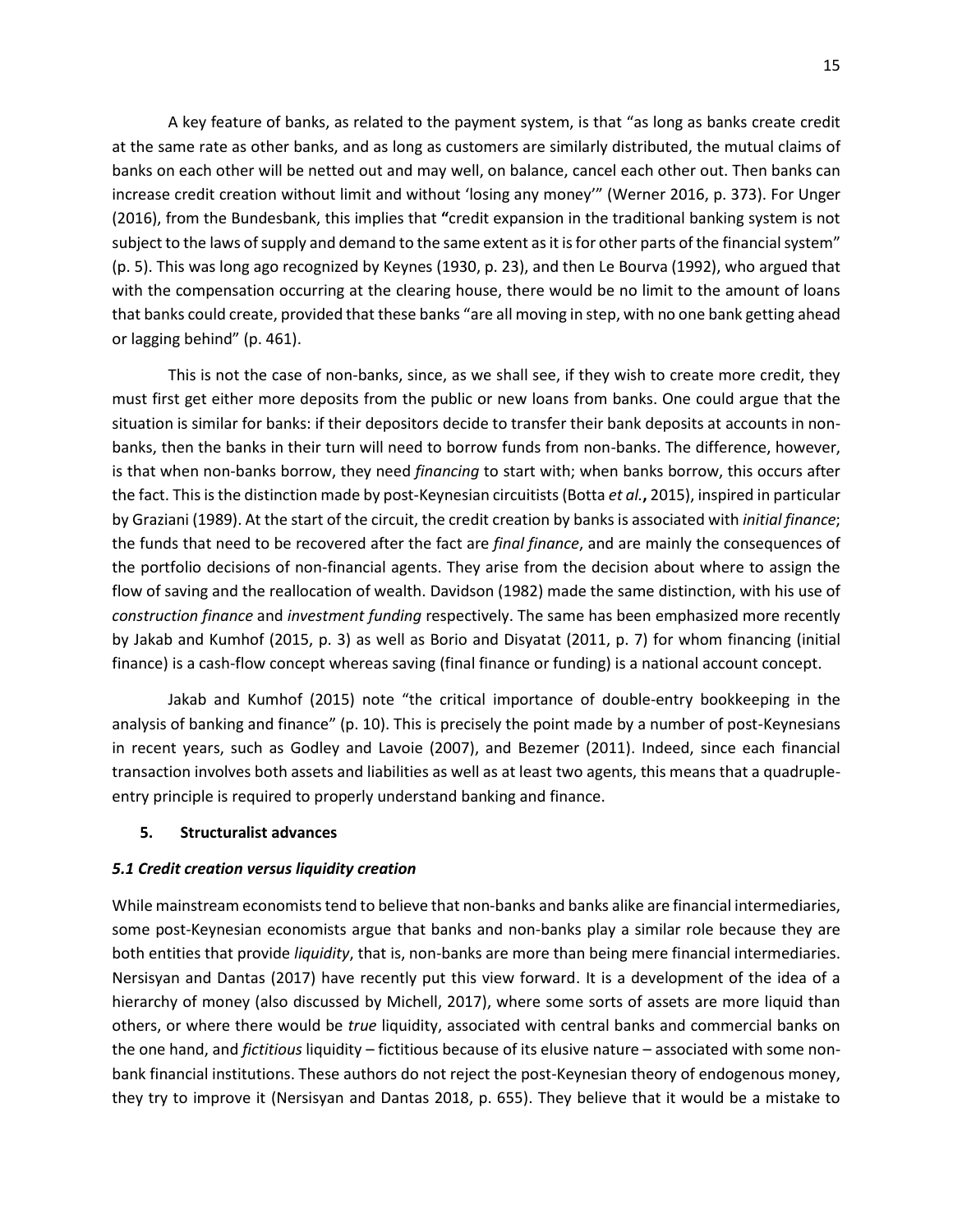present non-bank financial institutions merely "as passive entities that intermediate between savers and lenders".

While both mainstream economists on the one hand, and Nersisyan and Dantas (2017) on the other hand, would argue that banks and non-banks show great similarities, the former because banks like non-banks are unable to have much of an impact on the economy, the latter argue by contrast that the similarity arises because non-banks, just like banks, have the power to change the level of economic activity. They resurrect a neglected point made before by Palley (1996, p. 128), under the guise of the *endogenous theory of finance*, when he contended that both versions of endogenous theory, the horizontalist and the structuralist ones, "are flawed because of their exclusive attention to the banking system" (p. 128). Palley (*op. cit.*) argued that insofar as "the activity of direct capital markets are procyclical" (p. 133), non-bank financial institutions will also influence economic activity. In the words of Nersisyan and Dantas (2017), non-bank financial institutions are "liquidity creators", the activities of which "affect the real economy", and thus "they can be a source of instability" (p. 281). Thus, for these two authors, the specificity of banks that was described in the previous section relative to non-bank financial institutions "does not capture the elasticity of finance, or the financial fragility that may arise due to the activities of these institutions …. The ability of the financial sector to create liquidity is much more elastic than the endogenous money theory allows for" (Nersysian and Dantas, 2017, pp. 297-298).

Nersysian and Dantas (2017) provide various statements by well-known post-Keynesian authors to show that post-Keynesians in general used to pay little attention to the activism of non-bank financial intermediaries. While they do not mention him, perhaps the best illustration of the lack of attention accorded in the past to the role of these non-banks can be found in the following statement by Eichner (1987): "It is only through a bank loan that the amount of funds circulating as checkable deposits can increase. If, instead, funds are borrowed from a nonbank financial intermediary, the latter will need to draw down its cash balance at some bank….This is why the existence of nonbank financial intermediaries can usually be ignored and the flow of funds model simplified by eliminating the nonbank financial sector" (p. 825).

For most economists, the key characteristic of a financial institution is maturity transformation. On thi**s** account, one can argue that both banks and non-banks take short-term liabilities and hold longerterm assets. The advocates of liquidity creation as a hierarchical process add that banks and non-banks provide liquidity transformation, accepting to transform the less liquid debts of those institutions sitting at the bottom of the monetary hierarchy into liquid ones. As the following aphorism goes, "everyone can create money; the problem is to get it accepted" (Minsky 1986, p. 255).

The issue as I see it, taking note, however, of the power of non-bank financial institutions to affect the stability of the economy, is whether it is useful to consider banks as very special financial institutions, different from other financial institutions. As I noted myself, the variety of operations in which non-banks can engage in today "make murkier the distinction between *bona fide* banks and non-bank financial institutions" (Lavoie**,** 2014, p. 259), the more so because non-bank financial institutions often have some kind of association with banks, even if legally they are entirely separate entities. However, in a comment on Nersysian and Dantas (2017), Bouguelli (2018) argues that "making a sharp distinction between commercial banks and other financial institutions" provides a "framework that has the advantage of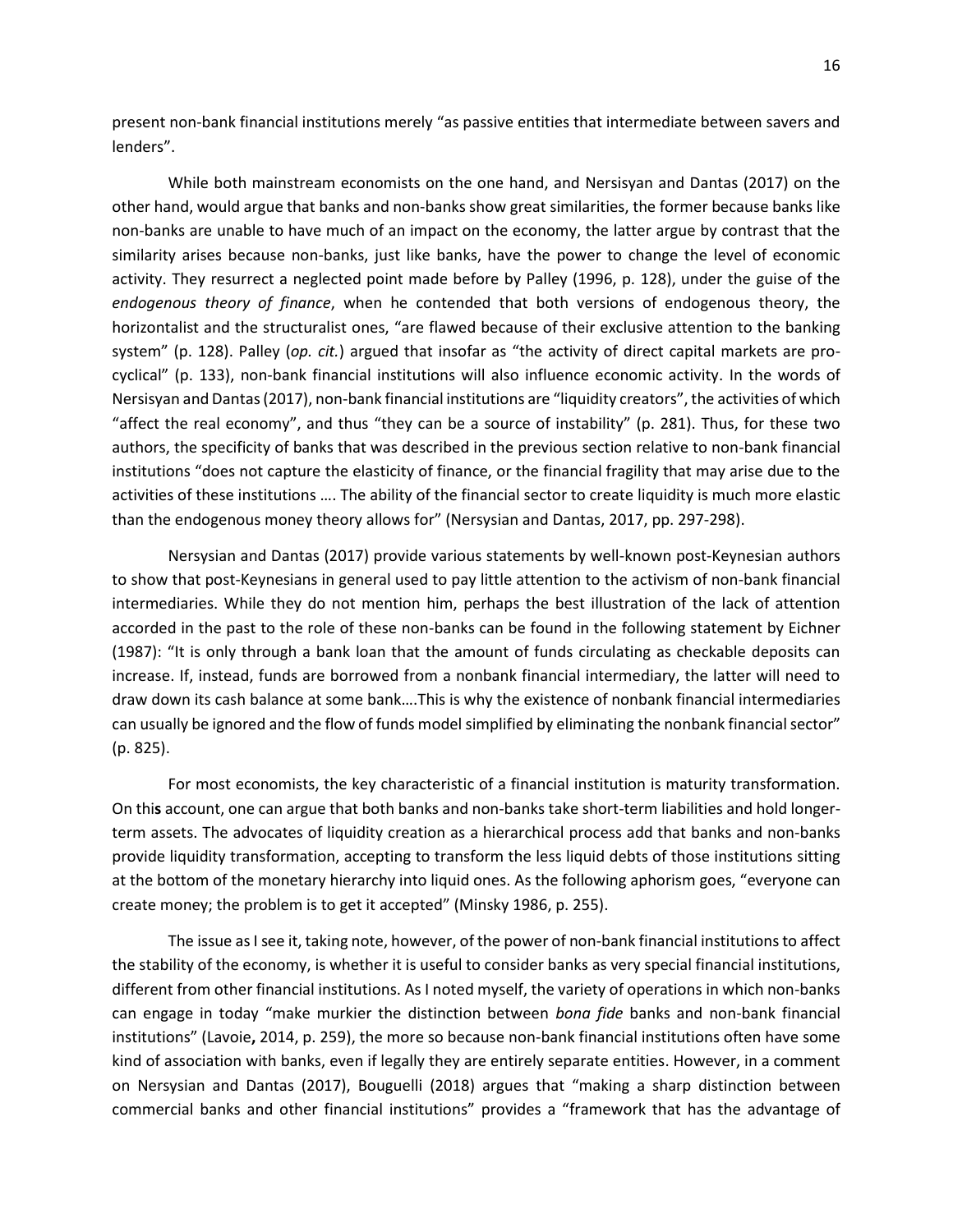clarity" (p. 653). To speak of *true* liquidity versus *fictitious* liquidity illustrates the fact that banks and nonbanks face different constraints and play a different role in the overall financial system. Considering the case of traditional investment banks (if they still exist!) as presented by Nersysian and Dantas (2017), Bouguelli (2018) insists that "the commercial bank and the investment bank are fundamentally different: while the commercial bank can buy the asset with its own liability, the investment bank has to borrow the liability of a commercial bank (a deposit) in order to get hold of the securities" (p. 649).

All this is closely tied to the issue of whether the so-called shadow banking system is, or could be, at the origin of the excesses that were observed in the financial system, especially in the US, and that led to the GFC. The term *shadow banking* may be a misnomer if the institutions figuring within the definition of the shadow banking system do not carry the major features of *bona fide* banks. We deal with this issue in the next subsection.

#### *5.2 Shadow banks and the credit boom*

Post-Keynesians are sometimes accused of not realizing that non-banks can also provide credit (even trade credit), so that in a modern monetary economy, bank credit is in competition with other sources of financing. Edwin Le Heron (1986), himself a post-Keynesian, made this critique a long time ago. It is perhaps worthwhile to consider T-accounts to better understand how non-bank financial institutions (noted NBFI in the tables below) can originate credit of their own accord. We will deal with three cases, two of which deal with securitization. In the first case, we assume that a non-bank issues money-market funds (MMF) deposits that are desired by some wealth holders (with some resemblance with the case presented in Bouguelli (2018, table 2).

Start with a bank that makes a loan to a non-financial agent who desires to acquire some liquid assets (bank deposits) for future use. This is the first line of Table 1. Assume now that the depositor transfers 20 units to a non-bank financial intermediary by purchasing shares in a MMF (we could have assumed just as well that the non-bank is a finance company that issues commercial paper bought by the non-financial agent). This implies that the non-bank now has 20 units of deposits at the commercial bank, which it may decide to transform into a certificate of deposit (CD). This occurs in line 2 of the table. The non-bank is now in a position to provide credit to some other non-financial agent, for instance by purchasing securities worth 15 units, but by thus reducing its certificate of deposit at the bank by 15, as Eichner (1987) would have it. Line 3 shows the consequences of such a move. Whereas we started with bank loans of 100 units, we now have 115 units of credit: 100 units of bank loans and 15 units of sold securities. As to the non-financial sector, it now holds 95 units in bank deposits and 20 units as moneymarket shares for a total of 115 units of liquid assets, while the non-bank financial sector is left with 5 units of CDs.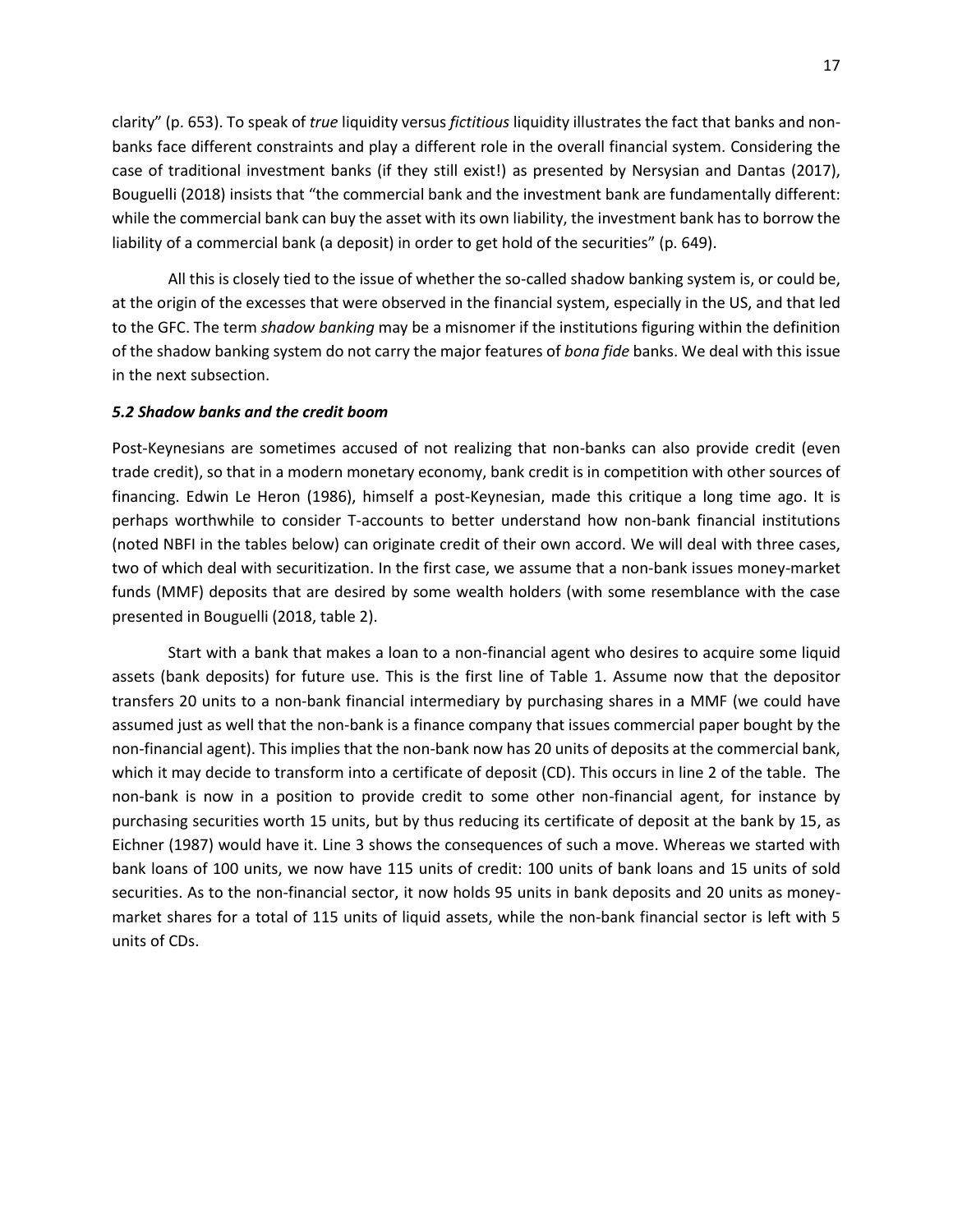|   | <b>Banks</b> |                  | <b>NBFI</b>     |               | Non-financial agents |                 |
|---|--------------|------------------|-----------------|---------------|----------------------|-----------------|
|   | Assets       | Liabilities      | Assets          | Liabilities   | Assets               | Liabilities     |
|   | Loan 100     | Deposit 100      |                 |               | Deposit 100          | <b>Loan 100</b> |
|   | Loan 100     | Deposit 80       | CD 20           | <b>MMF 20</b> | Deposit 80           | <b>Loan 100</b> |
|   |              | CD <sub>20</sub> |                 |               | <b>MMF 20</b>        |                 |
| Э | Loan 100     | Deposit 95       | CD <sub>5</sub> | <b>MMF 20</b> | Deposit 95           | <b>Loan 100</b> |
|   |              | CD <sub>5</sub>  | Security 15     |               | <b>MMF 20</b>        | Security 15     |

Table 1: Credit creation by non-bank financial institutions

Source: own construction.

To sum up: the overall amount of credit in the economy has risen; the amount of bank deposits has not; and the amount of liquid assets held by the non-financial sector has also risen. Thus, the nonbank financial system has contributed to the creation of liquidity, and has provided new credit, just as Le Heron, Palley or Nersysian and Dantas would have it. Note that the additional credit could have been provided just as well by the banking sector. Note further that the non-bank financial institutions would have been unable to provide any credit unless non-financial agents had previously transferred some of their bank deposits to the non-banks. Still, it is clear that in this first case the additional credit has originated from the non-bank financial institution, and not from a bank. A counterpoint, however, could be that the funds acquired by the non-banks have arisen initially from some previous bank loan.

We move on to the second case, tied to securitization, as described by Unger (2016). Here, start with a bank that grants a mortgage to some household; this is the first row of Table 2. In row 2, it is assumed that the real-estate builder is paid and acquires the deposits that were initially in the hands of the purchaser of the residence. A public institution or semi-public institution, such as a Governmentsponsored enterprise (GSE) in the United States or the Canadian Mortgage and Housing Corporation, issues commercial paper (CP) which is bought by real estate builders who swap part (say 70 per cent) of their bank deposits for commercial paper. In row 3, with the proceeds, the GSE is now in a position to purchase the mortgage loans and ease the maturity position of the commercial banks. Finally, "the loans are bundled together to form an asset-based security (ABS) which are then retained on the GSE's balance sheet" (Unger 2016, p. 7). In Table 2, these are described as mortgage-based securities (MBS).

|   | <b>Banks</b> |                    | NBFI (GSE)    |             | Non-financial agents (NFA) |              |
|---|--------------|--------------------|---------------|-------------|----------------------------|--------------|
|   | Assets       | <b>Liabilities</b> | Assets        | Liabilities | Assets                     | Liabilities  |
|   | Mortgage 100 | Deposit 100        |               |             | Deposit 100                | Mortgage 100 |
| 2 | Mortgage 100 | NFA Deposit 30     | Deposit 70    | CP 70       | Deposit 30                 | Mortgage 100 |
|   |              | GSE Deposit 70     |               |             | CP 70                      |              |
| ς | Mortgage 30  | NFA Deposit 30     | <b>MBS 70</b> | CP 70       | Deposit 30                 | Mortgage 100 |
|   |              |                    |               |             | CP 70                      |              |

Table 2: Securitization with government-sponsored enterprises (GSE)

Source: own construction.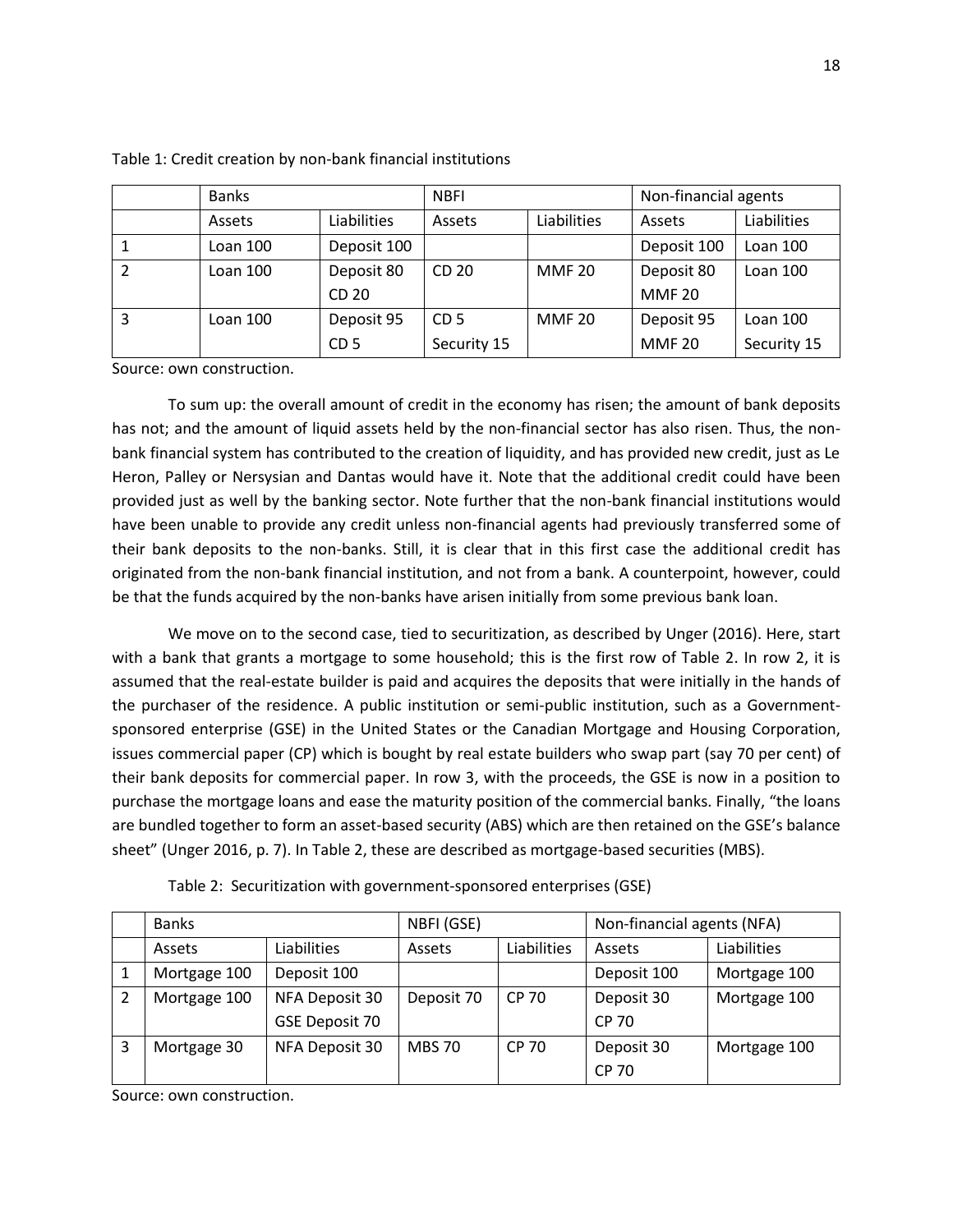In the case described by Table 2, loan origination – initial finance in the terms of Graziani (1989) – is performed by banks, not by non-banks. However, funding – final finance – as it will appear at the end of the process, is now partly in the realm of the *market financial system*. It seems that banks are losing out to non-banks: this is true from the standpoint of *stocks*, but it is not when considering *flows*: the flow of credit does indeed originate from banks.

We can look at another case of securitization, as described by Table 3. Start again with mortgage loans being granted by a bank to some households. The deposits so created end up in the bank account of the real-estate constructor. In the second step, shown in row 2, 70 per cent of the mortgages are securitized and sold to a non-bank financial institution, this time a bank-sponsored conduit – a Structured Investment Vehicle (SIV). The SIV purchases the mortgage-based securities (MBS) by getting a temporary loan from its sponsoring bank. In addition, in the last step, shown in row 3, the conduit manages to sell 60 units of asset-backed commercial paper (ABCP) to real-estate builders, whose bank deposits then fall down to 40 units.

|   | <b>Banks</b>   |                    | NBFI (SIV)    |             | Non-financial agents (NFA) |              |
|---|----------------|--------------------|---------------|-------------|----------------------------|--------------|
|   | Assets         | <b>Liabilities</b> | Assets        | Liabilities | Assets                     | Liabilities  |
|   | Mortgage 100   | Deposit 100        |               |             | Deposit 100                | Mortgage 100 |
| 2 | Mortgage 30    | NFA Deposit 100    | <b>MBS 70</b> | Loan 70     | Deposit 100                | Mortgage 100 |
|   | Loan to SIV 70 |                    |               |             |                            |              |
| 3 | Mortgage 30    | NFA Deposit 40     | <b>MBS 70</b> | ABCP 60     | Deposit 40                 | Mortgage 100 |
|   | Loan to SIV 10 |                    |               | Loan 10     | ABCP <sub>60</sub>         |              |

Table 3: Securitization with a conduit

Source: own construction.

In this case of securitization, it is clear once again that the loan originates from the banks; furthermore, the conduit needs to have access to bank loans to handle discrepancies between its purchases of mortgage-based securities and its sales of asset-backed commercial paper. The same could be said about investment banks, when they are financed through repos (Botta *et al.* 2015). As Michell (2017) concludes: **"**In this analysis, the shadow banking system is seen as a 'loan storage' facility in which money claims are crystallized into less liquid, yet short-term claims—claims which exhibit many features of money, yet are not— not yet, in any case—'money proper'. In the process of transferring credit claims onto the balance sheets of shadow banking institutions, the deposit created when the bank originally made the loan is destroyed, and the monetary circuit closed…" (p. 373). This is the *originate-and-distribute* model of banking, which makes the chain from the initial borrower to the ultimate fund holder longer, more complex and more opaque. It is also likely to make the system more fragile, as risk is being passed along by the originator to agents who may lack a proper understanding of the characteristics of the financial asset.

When omitting bonds and shares, Unger (2016) estimates that, in 2007, 88 per cent of the stock of loan obligations held by the banking and shadow banking systems originated from banks. The remaining 12 percent correspond to the case described with the help of Table 1. But even there, it could be argued that a loan would not have been possible without the non-bank getting access to funds that were initially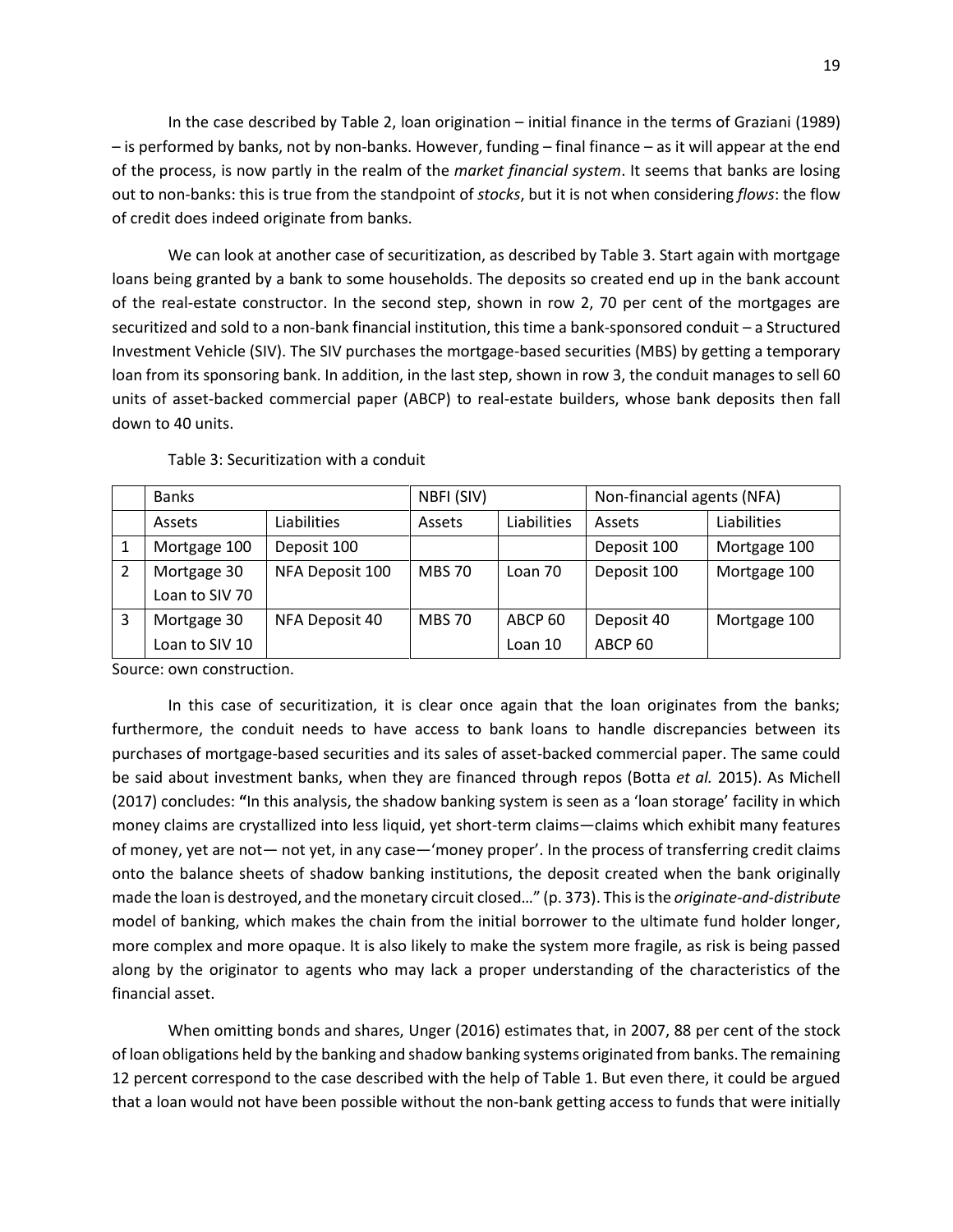arising from a bank loan. For Unger (2016), in agreement with what seems to be the consensus post-Keynesian position on this issue, "the largest part of the shadow banking system enters the credit intermediation process only after the loans to the ultimate borrowers and the means of payment to finance them have already been created" (p. 14).

#### *5.3 Are there limits to the creation of bank credit?*

There are two views about the systemic role of the shadow banking system as it has evolved. The first view has been defended by Lysandrou and Shabani (2018). They argue that its growth was generated by a search for higher yields, at a time when interest rates were relatively low: rich households or institutional investors have induced banks to issue more loans and to decrease their lending standards to produce the structured securities that the investors were longing for. A variant of this argument is that there was a scarcity of safe assets, and that this induced the financial system to create AAA short-term and long-term assets through securitization. Within that variant, one could argue that the GFC was a systemic response to this scarcity of safe assets, as it led to large government deficits and hence to the appearance of large quantities of new safe assets.

The second view, which will be discussed here, is tied to regulatory arbitrage. This was already the view of Palley (1996) when he underlined the role of endogenous finance. For Palley (*op. cit.*), "raising finance in capital markets … is more expansionary [than bank loans] because it by-passes the monetary constraint imposed by reserve requirements…. This feature is generic to fractional reserve banking systems, in which central banks seek to impose a monetary control over the supply of reserves…. By taking transactions out of the banking system, this reduces the need for bank services, and helps circumvent emerging liquidity shortage within the banking system" (p. 133).

The belief that non-bank finance and the shadow banking system are essential elements of our monetary system is entertained by a large number of economists, including some heterodox ones. The argument is that without the shadow banking system there would not be enough liquidity or enough credit in the economy. This is what seems to come out from Palley's (1996) citation above. Thanks to endogenous finance, the private financial system can evade the constraints imposed by the monetary authorities. Thus, what we have here is an extension and modernization of the view associated with the earlier developments of the critique of monetarism and its concept of a stable velocity of money, whereby post-Keynesians such as Minsky (1986) emphasized the capacity of the financial system to avoid regulation and reserve constraints through innovations, rather than using arguments based on reverse causation. In this respect, it is interesting to note that Palley (1996), when introducing the notion of endogenous finance, refers to Minsky and securitization. He argues that securitized assets "have liquidity properties that are close to money, and enable agents to reduce their needs for currency and those bank liabilities carrying reserve requirements" (p. 134).

Today, the argument about the need for credit elasticity circumventing banking regulations cannot be based anymore on reserve requirements; it is now based on the capital adequacy requirements (CAR) imposed by the Bank for International Settlements (BIS). Descamps and Soichot (2003) picked up the arguments and the model of Palley (1996), superposing to it the capital adequacy requirements – the Cooke ratio as it was then called. They end up alleging that the post-Keynesian causality must be reversed: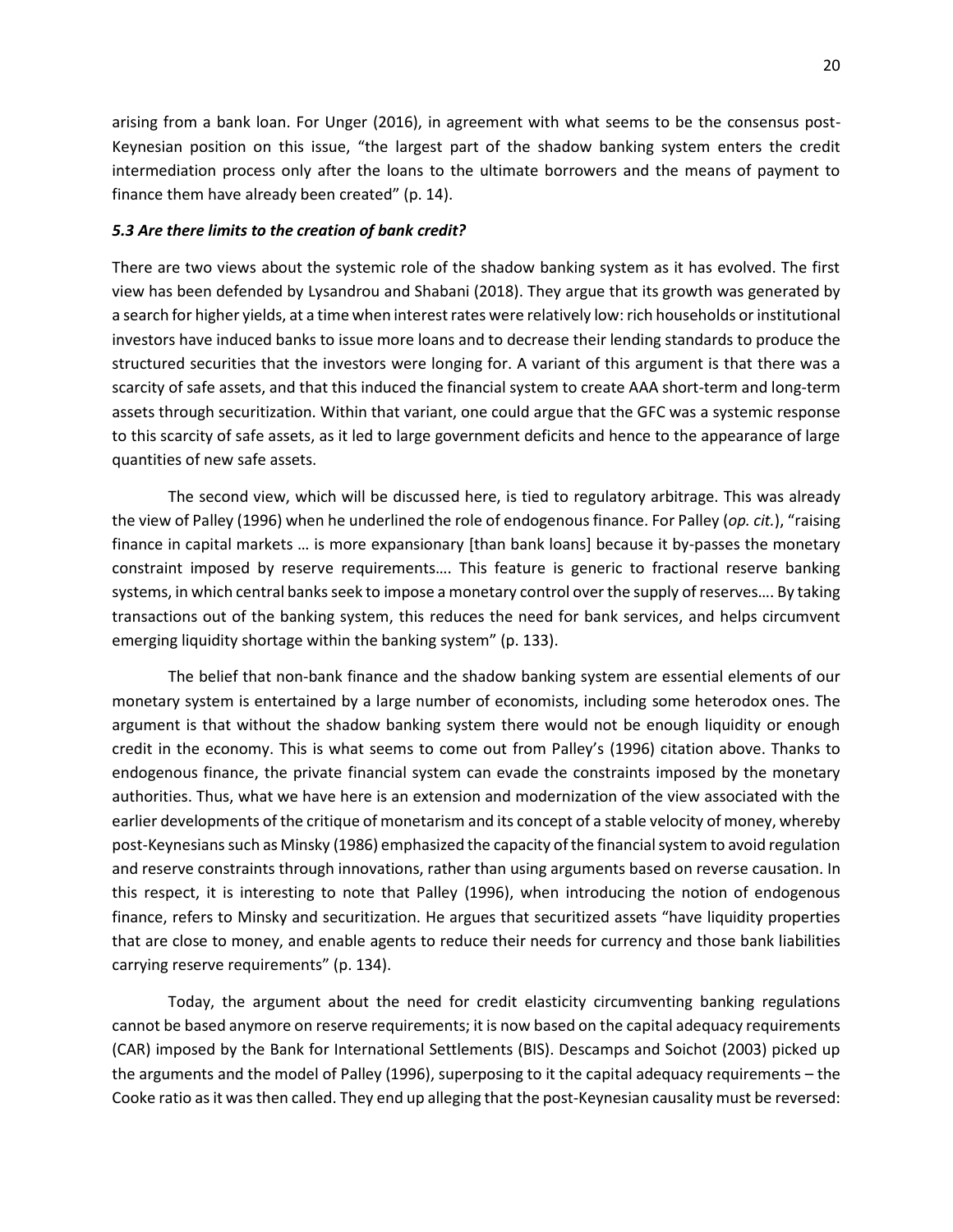banks need equity in order to make loans. Thus capital adequacy requirements in their scheme plays a role which is similar to the one played by reserve requirements in mainstream models. Banks must first obtain additional equity if they wish to grant more loans. "The fundamental constraint on credit supply is capital. From the banks' perspective, the presence of regulatory capital requirements acts like a hard constraint on asset expansion" (Disyatat 2011, p. 716). The lesson to be drawn from this perspective is that banks will be forced to ration credit when they do not have access to enough equity. Bank credit is at the mercy of the financial markets as these markets may or may not accept to provide enough equity. Hence, there is a justification for the presence of the shadow banking system and the existence of securitization, as these features of the financial system help to provide sufficient elasticity to the monetary system.

While one can accept that securitization is associated with regulatory arbitrage, this does not mean that capital requirements restrict the creation of bank loans. As Michell (2017) says, the process of securitization once it is completed allows "banks to initiate the circuit once again by creating a new loan and a new deposit, without reducing their (on-balance sheet) liquidity or capital" (p. 373). Banks get their profits by a one-off fee. In addition, even if banks take back the asset-based securities on their balance sheet, overall capital requirements are diminished as, at least in Basel II, capital requirements on residential mortgages were 50 per cent of the 8 per cent Cooke ratio, whereas requirements on AAA mortgage-based securities were only 20 percent of the Cooke ratio. The post-Keynesian perspective ought to be that securitization allows banks to have a lower overall capital to asset ratio, which increases the rate of return on equity, and not that it allows banks to make more loans. It allows "the originating banks, as well as those purchasing the securitized loans, to extend leverage beyond previously recognized safe ratios, thus improving their returns on equity, while simultaneously fully abiding by the terms of the Basel capital adequacy ratios" (Lavoie 2012-13, p. 226).

What if some banks have an overly low level of own funds? The response is that banks can take one or several of the following actions. First they can increase the spread between their lending rates and their deposit rates, which empirically is what seems to be the case for banks with low realized capital adequacy ratios, as recalled by Disyatat (2011, p. 717) and in Godley and Lavoie (2007, p. 403), where this option is pursued in their SFC model of the banking system. Second, banks can distribute less dividends to their shareholders. Unger (2016, p. 16) points out that the additional equity needed for the loans that were sold to GSEs and conduits between 1984 and 2007 could have been obtained by reducing by 29 per cent the amount of dividends paid out to shareowners during the same time period. Third, banks can issue new shares to obtain new equities, or they could reduce the size of the stock options given to their top managers, thus avoiding buy-backs.

However, what if the economy is in turmoil, with banks making no profits and being unable to convince investors to purchase their shares? Then, the government, or the central bank has to step in and purchase newly-issued shares, as was done during the GFC. An alternative was apparently used by Crédit Suisse (and other banks) when its own funds were hit by huge defaults on its loan book. The bank grants a loan to an investor who is willing to purchase the newly-issued shares of the bank. Thus, in this case, both sides of the balance sheet of the bank are raised by the same amount, equal to the value of the new shares, thus allowing the bank to fulfill its capital adequacy ratio or to avoid bankruptcy. Werner (2016)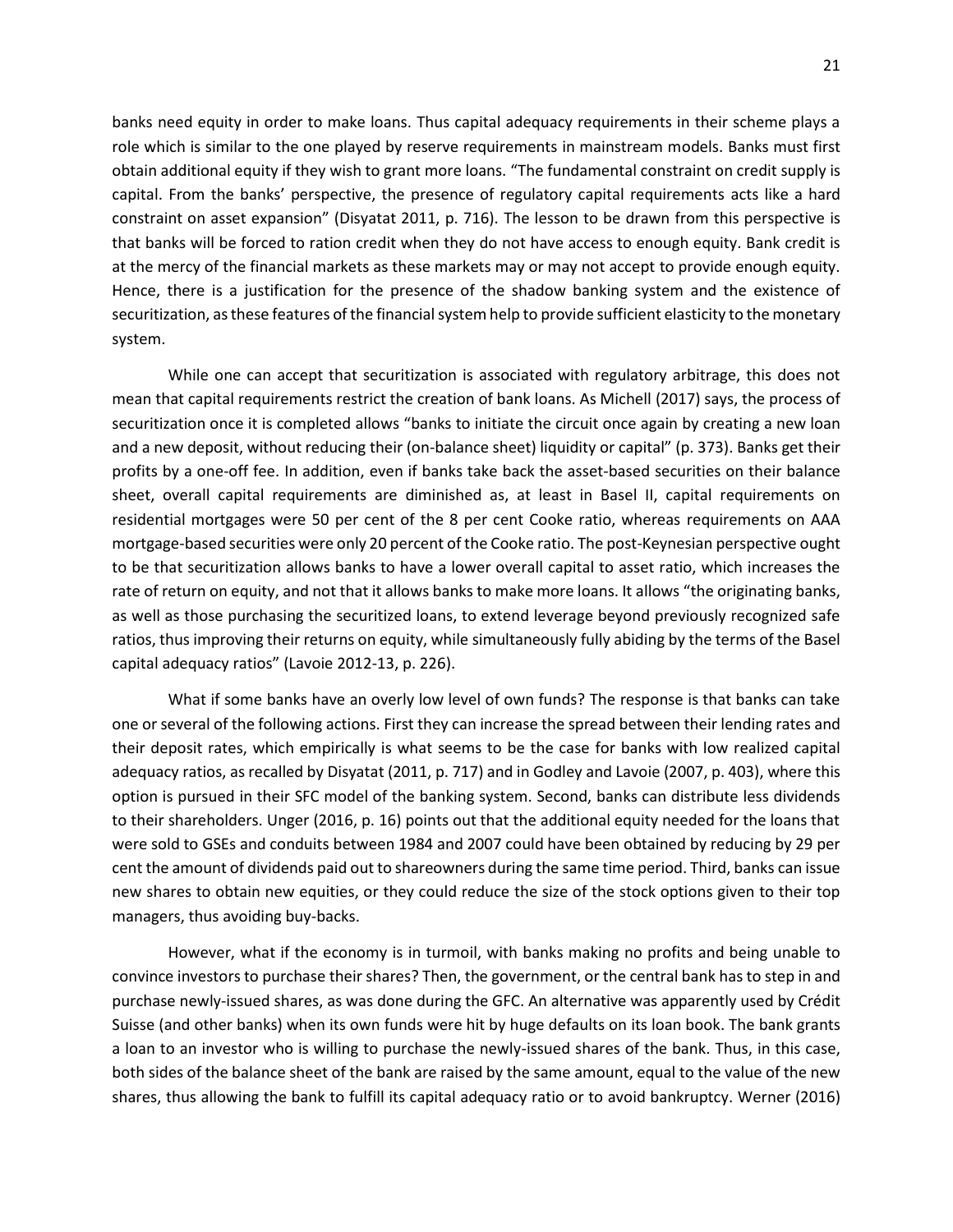concludes from this that "banks in this way created their own capital out of nothing, thus making nonsense of capital adequacy regulations. We learn from this that under the right circumstances it is possible even for an individual bank to show almost any amount of capital to regulators" (p. 375). This was also what an official at the Bank of Canada – Kevin Clinton – told me when I asked him whether the BIS regulations could constrain bank credit.

## *5.4 A multiplicity of interest rates*

I started this chapter by pointing out that some of the earlier disagreements between horizontalists and structuralists arose from the failure to consider an obvious fact – the existence of a multiplicity of interest rates. Thus, while horizontalists used to claim that liquidity preference was a red herring, structuralists would counter that liquidity preference and credit rationing are essential features of a monetary economy that were ignored by horizontalists. These two viewpoints can be reconciled by considering the presence of at least two rates of interest – a short-term rate which is essentially under the control of the central bank, and another rate, which is not. This other rate, depending on the aspects of the economy that need to be analyzed can be either the interest rate set by banks when making loans to their customers, or it could be some long-term interest rate (either the interest rate on government bonds or the interest rate on corporate bonds). About credit rationing, I believe the issue has long been settled: horizontalists have never denied the possibility of credit rationing, in fact they have always mentioned that banks only grant loans to creditworthy borrowers (although this claim became suspicious with the avalanche of subprime loans before the GFC). I have provided much evidence that the horizontalist view was never extreme whatsoever in this regard (Lavoie 1996). Indeed, Wolfson (1996; 2012) has delivered an illuminating graphical framework that represent credit rationing within a horizontalist view of credit creation. He has a horizontal credit supply curve at a given lending rate for each class of borrowers. Credit rationing is taken into account by considering *two* credit demand curves: a notional demand curve, which reflects the expectations and optimism of borrowers, and an effective demand curve, also called the effective demand curve for credit or the creditworthy demand curve, which corresponds to the confidence of the bankers. The horizontal distance between the notional and effective demand curves at the ruling lending rate is a measure of credit rationing.

Another feature of Wolfson's apparatus is that he distinguishes between two interest rates, the target rate set by the central bank and the bank lending rate. When bankers lose confidence in the future prospects of the economy, and thus show greater liquidity preference, two effects are likely to happen. First, the effective demand curve for credit shifts inwards, thus inducing more credit rationing at a given interest rate. In addition, the bank lending rate rises relative to the target rate. The spread increases as banks impose higher profit margins so as to cover themselves from actual or potential higher default risks. This will induce both a further increase in credit rationing and a reduction in the demand for credit by borrowers. There is thus a possible disconnect between the evolution of the short-term target rate of the central bank and the interest rate which is relevant to non-bank economic agents, which for simplicity we can call *the market rate*, and which could be the bank lending rate or the long-term bond rate. This distinction is certainly useful when entertaining post-Keynesian amendments to the three-equation version of the New Consensus Macroeconomic model, as in Lavoie (2009).

There is a good deal of similarity between this kind of analysis and that of Stiglitz and Greenwald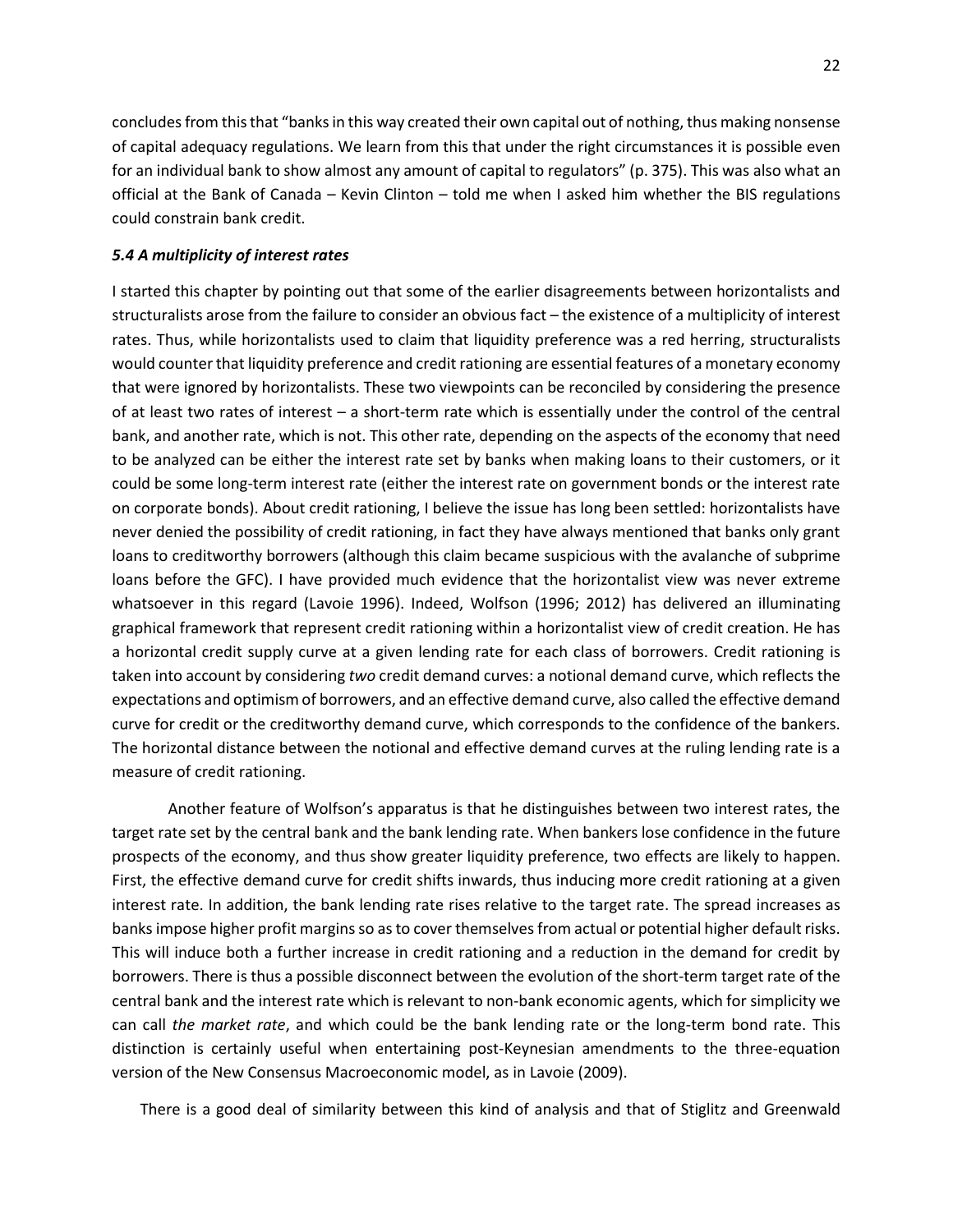(2003), although they still seem to believe that raising reserve requirements will lead to reduced credit. Assuming that the target rate of central banks is the short-term treasury rate, they noted that "traditional monetary economics focused little on the spread between the T-bill rate and the lending rate" (p. 127). They insisted that "what firms care about is not the rate of interest that the government pays on its loans, but the interest rates that *they pay*, and the relationship between the two may differ markedly" (p. 125), thus concluding that "because of the increase in spread, the T-bill rate had to be lowered *just to keep the lending rate from rising*" (p. 128). This was particularly evident at the start of the GFC, when interest rate spreads rose considerably, inducing central banks to quickly reduce their target overnight rate. By the way, in this case, standard causality tests of causality conducted for this period would show that market rates *cause* the overnight rate of the central bank, as advocates of theories based on the natural rate of interest would believe, but the relationship turns out to be negative instead of being positive as required by such theories.

# **6. Summary and Conclusion**

This chapter has focused on ten themes that have been emphasized by post-Keynesian economists and that turned out to have been validated by the events that occurred during and after the subprime financial crisis. In several instances**,** the post-Keynesian views have been endorsed, implicitly or explicitly by some central bankers. The themes discussed include the theory of endogenous money as it relates to the determination of interest rates by central banks; the necessary defensive role of central banks; the relations between the government and the central bank, as developed by advocates of modern money theory; the compensation thesis as it applies to an open economy; unconventional monetary policies, mainly quantitative easing, but also some related recent proposals to avoid future financial crises; the question of whether banks are something more than a financial intermediary; the concepts of fictitious and true liquidity; whether the shadow banking sector is akin to the banking sector; the limits to credit creation; and the necessity to consider a range of interest rates.

My conclusion is that post-Keynesian monetary theory has been corroborated. Central bankers ought to be aware of post-Keynesian monetary theory to better understand what they ought to do, and vice-versa, the research being carried out by some central bankers should inform post-Keynesians in better formulating their theories.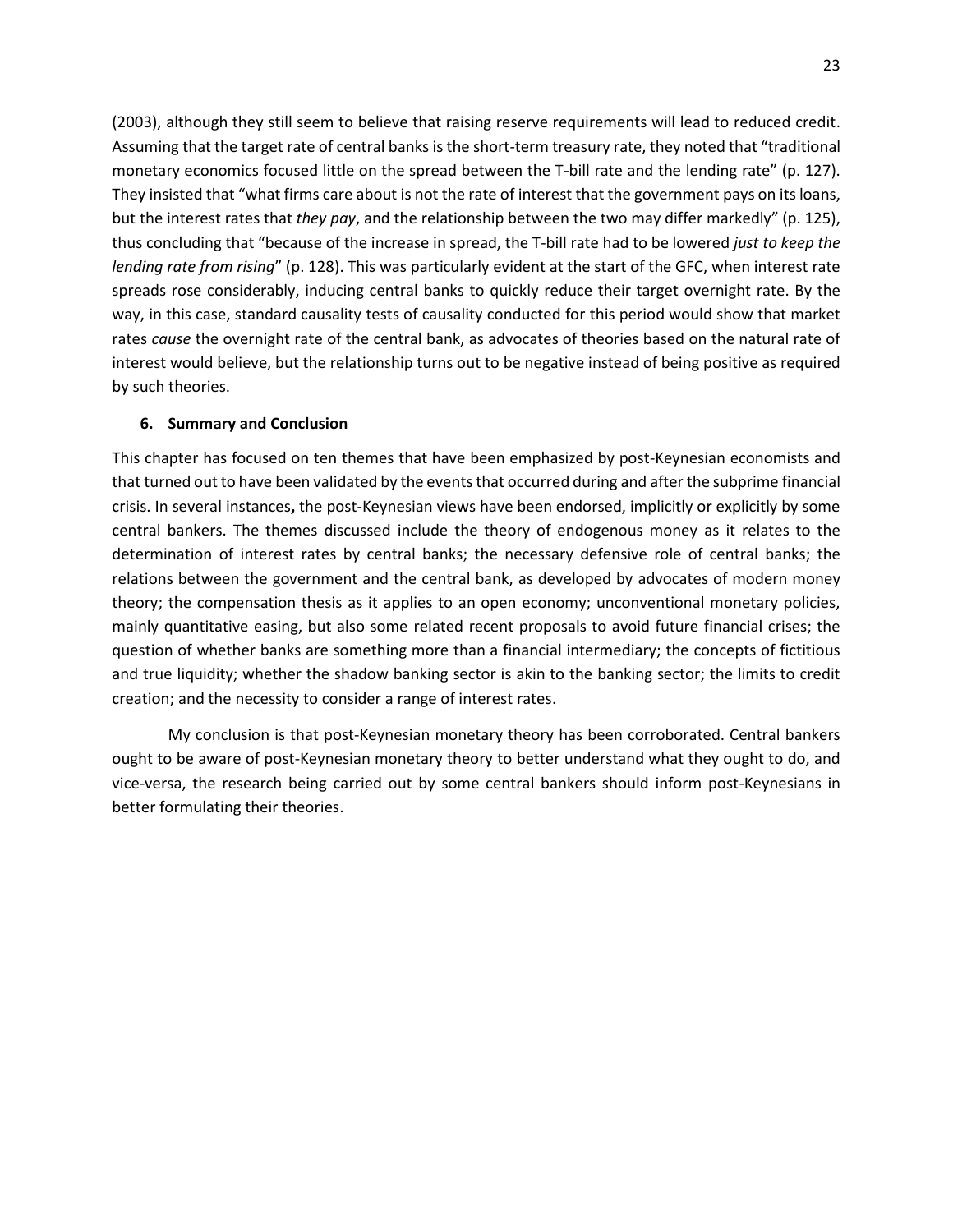#### **References**

Ábel, I., Lehmann, K., Tapaszti, A. (2016), "The controversial treatment of money and banks in macroeconomics". *Financial and Economic Review*, 15(2), 33-58.

Angrick, S. (2017), "Global liquidity and monetary policy autonomy: an examination of open-economy constraints". *Cambridge Journal of Economics*, 42(1), 117-135.

Arestis, P. and Eichner, A.S. (1988), "The Post-Keynesian and Institutionalist theory of money and credit". *Journal of Economic Issues*, 22(4), 1003-1022.

Bank of Canada (2004), "Intervention in the foreign exchange market". Available at: https://www.bankofcanada.ca/wp-content/uploads/2010/11/intervention\_foreign\_exchange.pdf

Bertocco, G. (2011), "Are banks special? Some notes on Tobin's theory of financial intermediation". *Journal of the Asia Pacific Economy*, 16(3), 331-353.

Bezemer, D.J. (2011), "Understanding financial crisis through accounting models". *Accounting, Organizations and Society,* 35(7), 676-688.

Bianco, A. and Sardoni, C. (2018), "Banking theories and macroeconomics". *Journal of Post Keynesian Economics*, 41(2), 165-184.

Bindseil, U. (2004), *Monetary Policy Implementation: Theory, Past, and Present*. Oxford: Oxford University Press.

Bindseil, U. and König, P.J. (2013), "Basil J. Moore's Horizontalists and Verticalists: an appraisal 25 years later". *Review of Keynesian Economics*, 1(4), 383-390.

Board of Governors of the Federal Reserve System (2019), "Statement regarding monetary policy implementation and balance sheet normalization". January 30, https://www.federalreserve.gov/newsevents/pressreleases/monetary20190130c.htm

Borio, C. and Disyatat, P. (2010), "Unconventional monetary policies: an appraisal". *Manchester School*, 78(Supplement), 53-89.

Borio, C. and Disyatat, P. (2011), "Global imbalances and the financial crisis: link or no link?". BIS working paper #346.

Botta, A., Caverzasi, E., Tori, D. (2015), "Financial-real-side interactions in an extended circuit with shadow banking". *International Journal of Political Economy*, 44, 196-227.

Bouguelli, R. (2018), "A note on 'Rethinking liquidity creation: banks, shadow banks and the elasticity of finance'". *Journal of Post Keynesian Economics*, 41(4), 648-653.

Bundesbank (2017), "The role of banks, non-banks and the central bank in the money creation process". *Deutsche Bundesbank Monthly Report*, April, 13-33.

Craig, B. and Humpage, O. (2001), "Sterilized intervention, nonsterilized intervention and monetary policy". Working paper 01-10, Federal Reserve Bank of Cleveland.

Davidson, P. (1982), *International Money and the Real World*. London: Macmillan.

Descamps, C. and Soichot, J. (2003), "Monnaie endogène et réglementation prudentielle". In P. Piegay and L.P. Rochon (eds). *Théories monétaires post keynésiennes.* Paris: Économica, 99-116.

Disyatat, P. (2011), "The bank lending channel revisited". *Journal of Money, Credit and Banking*, 43(4), 711-734.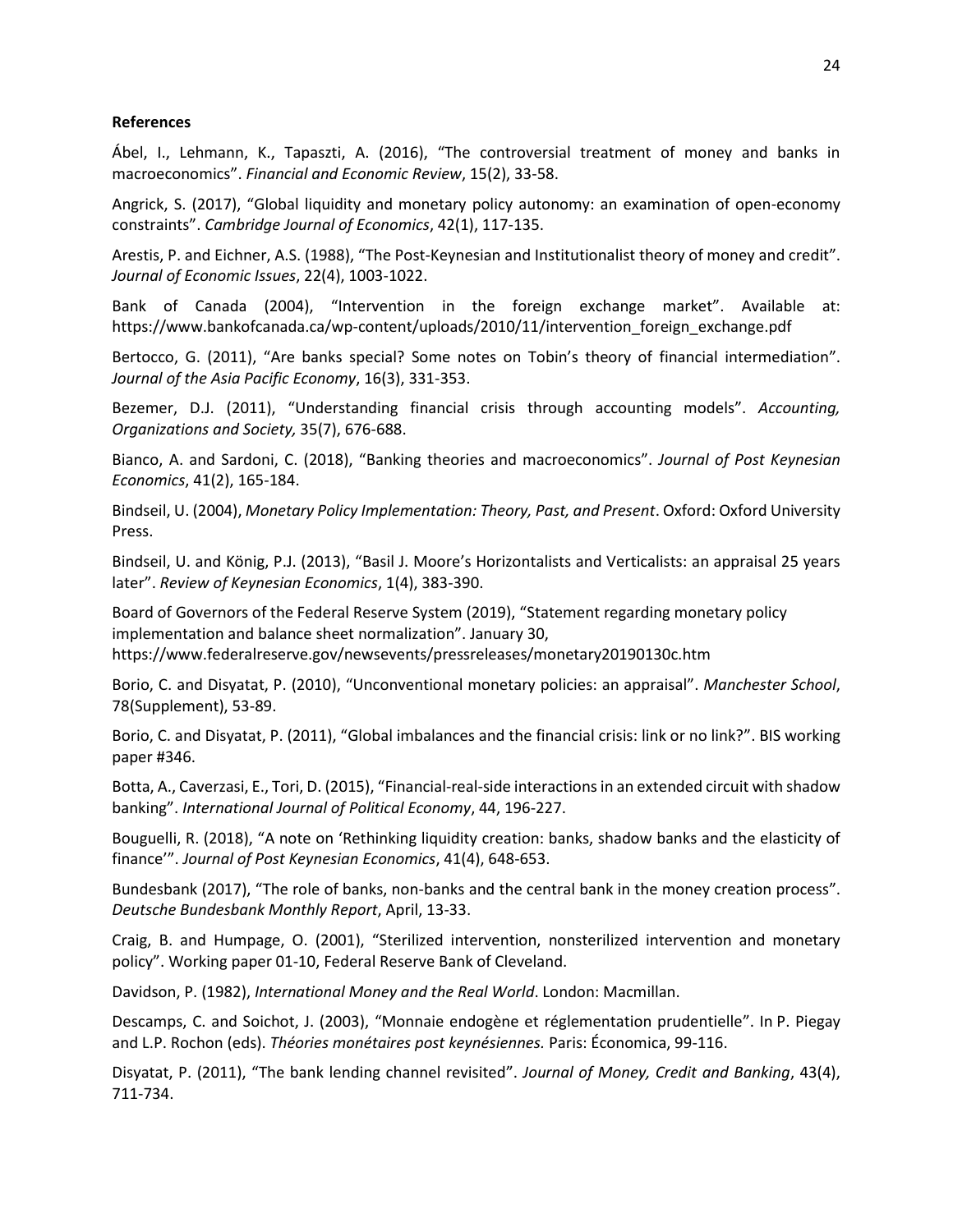Eichner, A.S. (1986), *Toward a New Economics: Essays in Post-Keynesian and Institutionalist Theory*. London: Macmillan.

Eichner, A.S. (1987), *The Macrodynamics of Advanced Market Economies*. Armonk: M.E. Sharpe.

Fiebiger, B. and Lavoie, M. (2019), "Helicopter Ben, monetarism, the New Keynesian credit view and loanable funds". *Journal of Economic Issues*, forthcoming.

Fontana, G. and Sawyer, M. (2016), "Full reserve banking: more 'cranks' than 'brave heretics'". *Cambridge Journal of Economics*, 40(5), 1333-1350.

Fullwiler, S.T. (2003), "Timeliness and the Fed's daily tactics". *Journal of Economic Issues*, 37(4), 851-880.

Fullwiler, S. (2006), "Setting interest rates in the modern money era". *Journal of Post Keynesian Economics*, 28(3), 496-525.

Fullwiler, S. (2013), "An endogenous money perspective on the post-crisis monetary policy debate". *Review of Keynesian Economics*, 1(2), 171-194.

Fullwiler, S. (2015), "Corbynomics 101 – It's the deficit, stupid!". <http://neweconomicperspectives.org/2015/09/corbynomics-101-its-the-deficit-stupid.html>

Fullwiler, S. (2017), "Modern central bank operations: the general principles". In L.P. Rochon and S. Rossi (eds), *Advances in Endogenous Money Analysis*. Cheltenham: Edward Elgar, 50-87.

Godley, W. and Lavoie, M. (2007), *Monetary Economics: An Integrated Approach to Credit, Money, Income, Production and Wealth.* Palgrave Macmillan, Basingstoke.

Graziani, A. (1989), "The theory of the monetary circuit". *Thames Papers in Political Economy*, Spring.

Jakab, Z. and Kumhof, M. (2015), "Banks are not intermediaries of loanable funds – and why this matters". Working paper 529, Bank of England.

Kaldor, N. (1970), "The new monetarism". *Lloyds Bank Review*, July, 1-17.

Kaldor, N. (1982), *The Scourge of Monetarism*. Oxford: Oxford University Press.

Keister, T., Martin, A., McAndrews, J. (2008), "Divorcing money from monetary policy". *FRBNY Economic Policy Review*, September, 41-56

Keister, T. and McAndrews, J. (2009), "Why are banks holding so many excess reserves?". *Federal Reserve Bank of New York Current Issues in Economics and Finance*, 15(8), 1–10.

Keynes, J.M. (1930), *A Treatise on Money*. London: Macmillan.

Koo, R.C. (2009), *The Holy Grail of Macroeconomics: Lessons from Japan's Great Recession*, Singapore: Wiley.

Krugman, P. (2012a), "Minsky and methodology (Wonkish)". https://krugman.blogs.nytimes.com/2012/03/27/minksy-and-methodology-wonkish/?\_r=0

Krugman, P. (2012b), "Banking mysticism, continued". https://krugman.blogs.nytimes.com/2012/03/30/banking-mysticism-continued/

Laina, P. (2018), "Money creation under full-reserve banking: a stock-flow consistent model". *Cambridge Journal of Economics*. Advanced access, doi:10.1093/cje/bey034

Lavoie, M. (1996), "Horizontalism, structuralism, liquidity preference and the principle of increasing risk". *Scottish Journal of Political Economy*, 43(3), 275-301.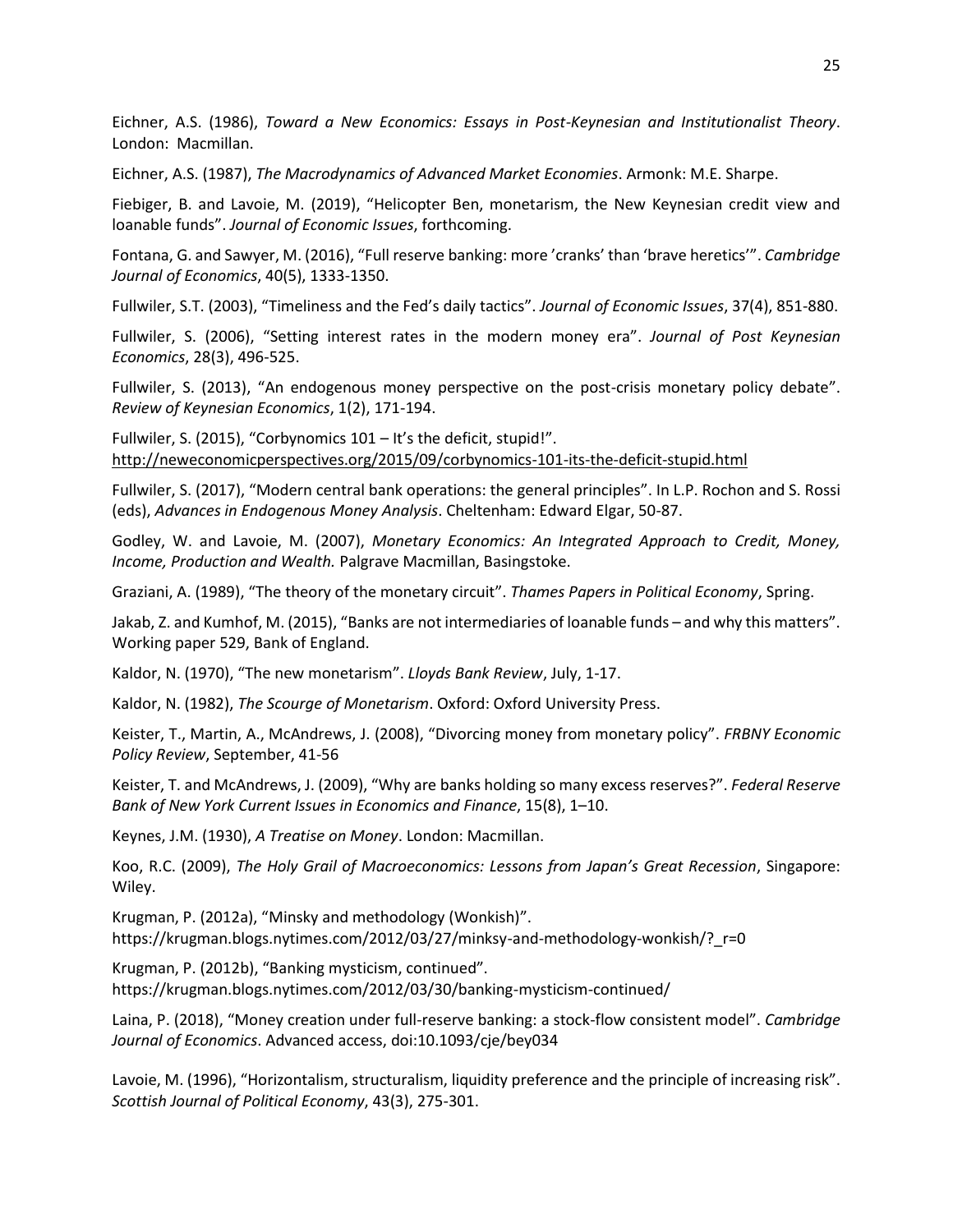Lavoie, M. (1999), "The credit-led supply of deposits and the demand for money: Kaldor's reflux mechanism as previously endorsed by Joan Robinson". *Cambridge Journal of Economics*, 23(1), 103-113.

Lavoie, M. (2001), "The reflux mechanism in the open economy". In L.P. Rochon and M. Vernengo (eds), *Credit, Growth and the Open Economy: Essays in the Horizontalist Tradition*. Cheltenham: Edward Elgar, 215-242.

Lavoie, M. (2005), "Monetary base endogeneity and the new procedures of the asset-based Canadian and American monetary systems". *Journal of Post Keynesian Economics*, 27(4), 689-709.

Lavoie, M. (2009), "Taming the New Consensus: Hysteresis and some other Post Keynesian amendments". In G. Fontana and M. Setterfield (eds), *Macroeconomic Theory and Macroeconomic Pedagogy*. Basingstoke: Palgrave Macmillan, 191-213.

Lavoie, M. (2010), "Changes in central bank procedures during the subprime crisis and their repercussions on monetary theory". *International Journal of Political Economy*, 39(3), 3-23.

Lavoie, M. (2012-13), "Financialization, neo-liberalism, and securitization". *Journal of Post Keynesian Economics,* 35(2), 211-229.

Lavoie, M. (2014), *Post-Keynesian Economics: New Foundations*. Cheltenham: Edward Elgar.

Lavoie, M. (2016), "Rethinking monetary theory in light of Keynes and the crisis". *Brazilian Keynesian Review*, 2(2), 174-188.

Lavoie, M. and Fiebiger, B. (2018), "Unconventional monetary policies, with a focus on quantitative easing". *European Journal of Economics and Economic Policies: Intervention*, 15(2), 139-146.

Le Bourva J. (1992), "Money creation and credit multipliers". *Review of Political Economy*, 4(4), 447-466.

Le Heron, E. (1986), "Généralisation de la préférence pour la liquidité et financement des banques". *Économies et Sociétés*, 20(8-9), 67-93.

Lombra, R.E. and Torto, R.G. (1973), "Federal Reserve defensive behavior and the reverse causation argument". *Southern Economic Journal*, 40(1), July, 47-55.

Lysandrou, P. and Shabani, M. (2018), "The explosive growth of the ABCP market between 2004 and 2007: a 'search for yield' story". *Journal of Post Keynesian Economics*, 41(4), 526-546.

Martin, A., McAndrews, J., Skeie, D. (2016), "Bank lending in times of large bank reserves". *International Journal of Central Banking*, December, 193-222.

McLeay, M., Radia, A., Thomas, R. (2014), "Money creation in the modern economy". *Bank of England Quarterly Bulletin*, 54(1), 14-27.

Michell, J. (2017), "Do shadow banks create money? Financialisation and the monetary circuit". *Metroeconomica*, 68(2), 354-377.

Minsky, H.P. (1986), *Stabilizing an Unstable Economy*. New York: McGraw-Hill.

Moore, B.J. (1988), *Horizontalists versus Verticalists*: *The Macroeconomics of Credit Money*. Cambridge: Cambridge University Press.

Mosler, W. (1994), *Soft Currency Economics*. West Palm Beach.

Nersisyan, Y. and Dantas, F. (2017), "Rethinking liquidity creation: banks, shadow banks and the elasticity of finance". *Journal of Post Keynesian Economics*, 40(3), 279-299.